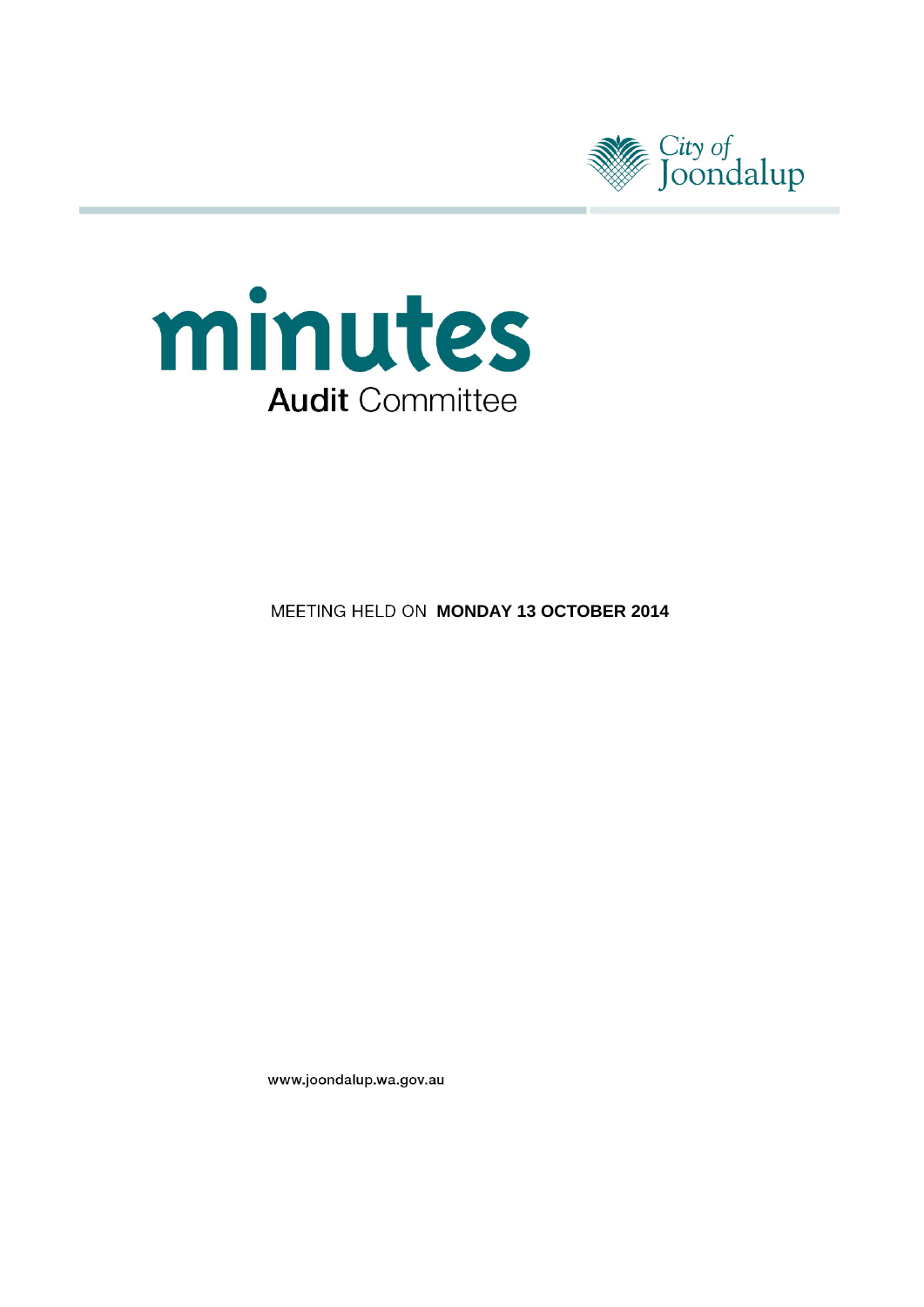# **TABLE OF CONTENTS**

| Item No.       | <b>Title</b>                                                                                                                    | Page No. |
|----------------|---------------------------------------------------------------------------------------------------------------------------------|----------|
|                | <b>Declaration of Opening</b>                                                                                                   | 3        |
|                | <b>Declarations of Interest</b>                                                                                                 | 3        |
|                | Apologies/Leave of absence                                                                                                      | 4        |
|                | <b>Confirmation of Minutes</b>                                                                                                  | 4        |
|                | Announcements by the Presiding Member without discussion                                                                        | 4        |
|                | Identification of matters for which the meeting may be closed to<br>the public                                                  | 4        |
|                | <b>Petitions and deputations</b>                                                                                                | 4        |
|                | <b>Reports</b>                                                                                                                  | 5        |
| 1              | 2013-14 Annual Financial Report - [104378]                                                                                      | 5        |
| $\overline{2}$ | Chief Executive Officer's Review of Systems regarding Risk<br>Management, Internal Control and Legislative Compliance - [49586] | 11       |
| 3              | Status Report - Cost Efficiency and Service Reviews Program -<br>[103906]                                                       | 19       |
| 4              | Confidential Report - Incident at Craigie Leisure Centre (21 August<br>$2014$ – [104415]                                        | 23       |
|                | <b>Urgent Business</b>                                                                                                          | 24       |
|                | Motions of which previous notice has been given                                                                                 | 24       |
|                | <b>Requests for Reports for future consideration</b>                                                                            | 24       |
|                | <b>Closure</b>                                                                                                                  | 24       |
|                |                                                                                                                                 |          |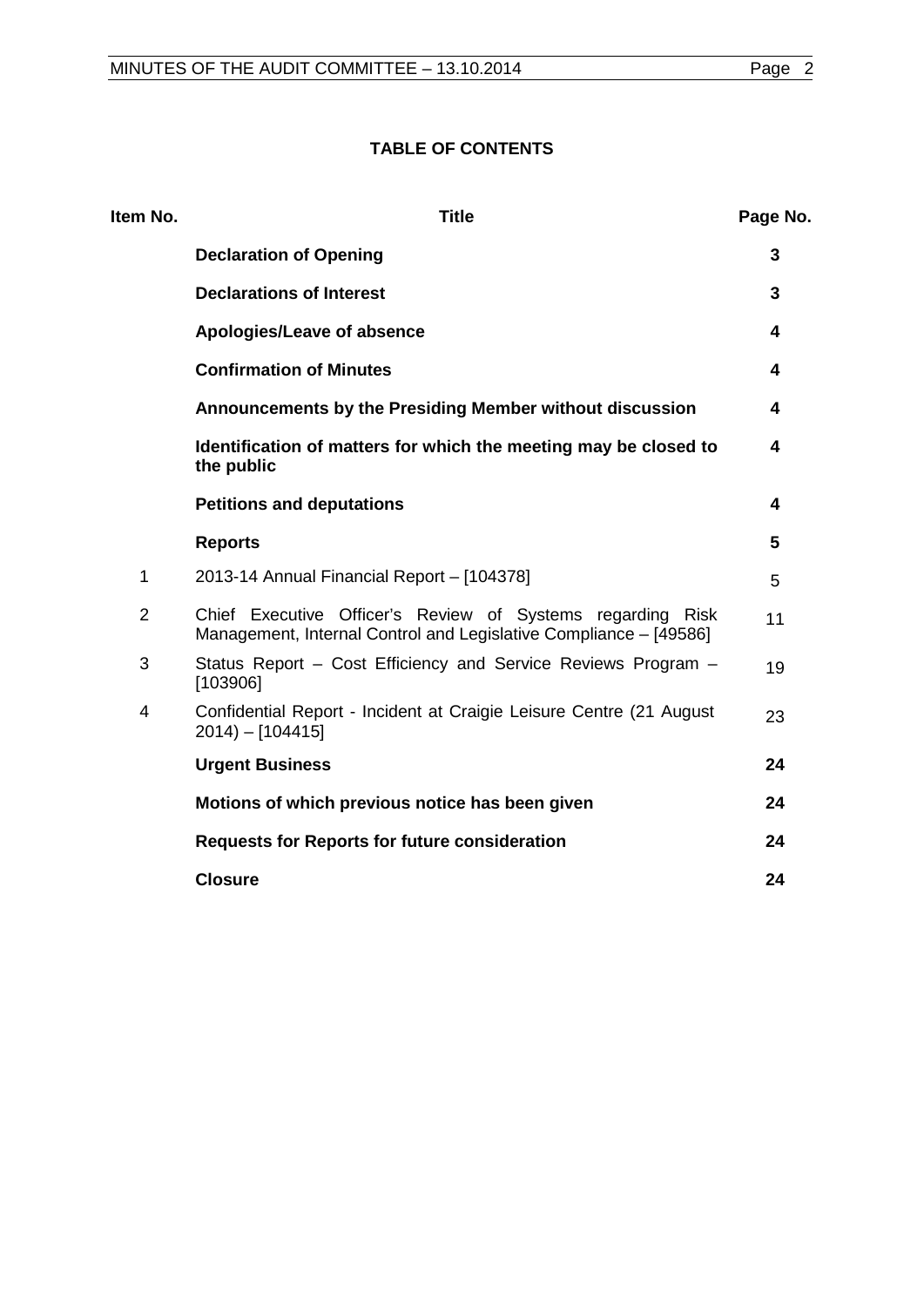# **CITY OF JOONDALUP**

#### **MINUTES OF THE AUDIT COMMITTEE MEETING HELD IN CONFERENCE ROOM 2, JOONDALUP CIVIC CENTRE, BOAS AVENUE, JOONDALUP ON MONDAY 13 OCTOBER 2014.**

## **ATTENDANCE**

#### **Committee Members**

| Cr Tom McLean, JP     | <b>Presiding Member</b>        |
|-----------------------|--------------------------------|
| Cr Geoff Amphlett, JP |                                |
| Cr Mike Norman        |                                |
| Cr Teresa Ritchie, JP | <b>Deputy Presiding Member</b> |
| Cr Philippa Taylor    |                                |

## **Officers**

| Mr Garry Hunt         | <b>Chief Executive Officer</b>               |             |
|-----------------------|----------------------------------------------|-------------|
| Mr Mike Tidy          | <b>Director Corporate Services</b>           |             |
| Mr Brad Sillence      | <b>Manager Governance</b>                    |             |
| Ms Christine Robinson | <b>Manager Executive and Risk Services</b>   |             |
| Mr Mike Smith         | <b>Manager Leisure and Cultural Services</b> |             |
| Mr Said Hafez         | <b>Manager Financial Services</b>            | to 7.20pm   |
| Mr John Byrne         | Governance Coordinator                       | from 7.01pm |
| Mrs Lesley Taylor     | Governance Officer                           |             |

from 7.01pm

## **Guest**

| Mr Michael Hillgrove | Director – Audit and Assurance      |           |
|----------------------|-------------------------------------|-----------|
|                      | <b>Grant Thornton Audit Pty Ltd</b> | to 7.20pm |

## <span id="page-2-0"></span>**DECLARATION OF OPENING**

The Presiding Member declared the meeting open at 7.00pm.

## <span id="page-2-1"></span>**DECLARATIONS OF INTEREST**

Nil.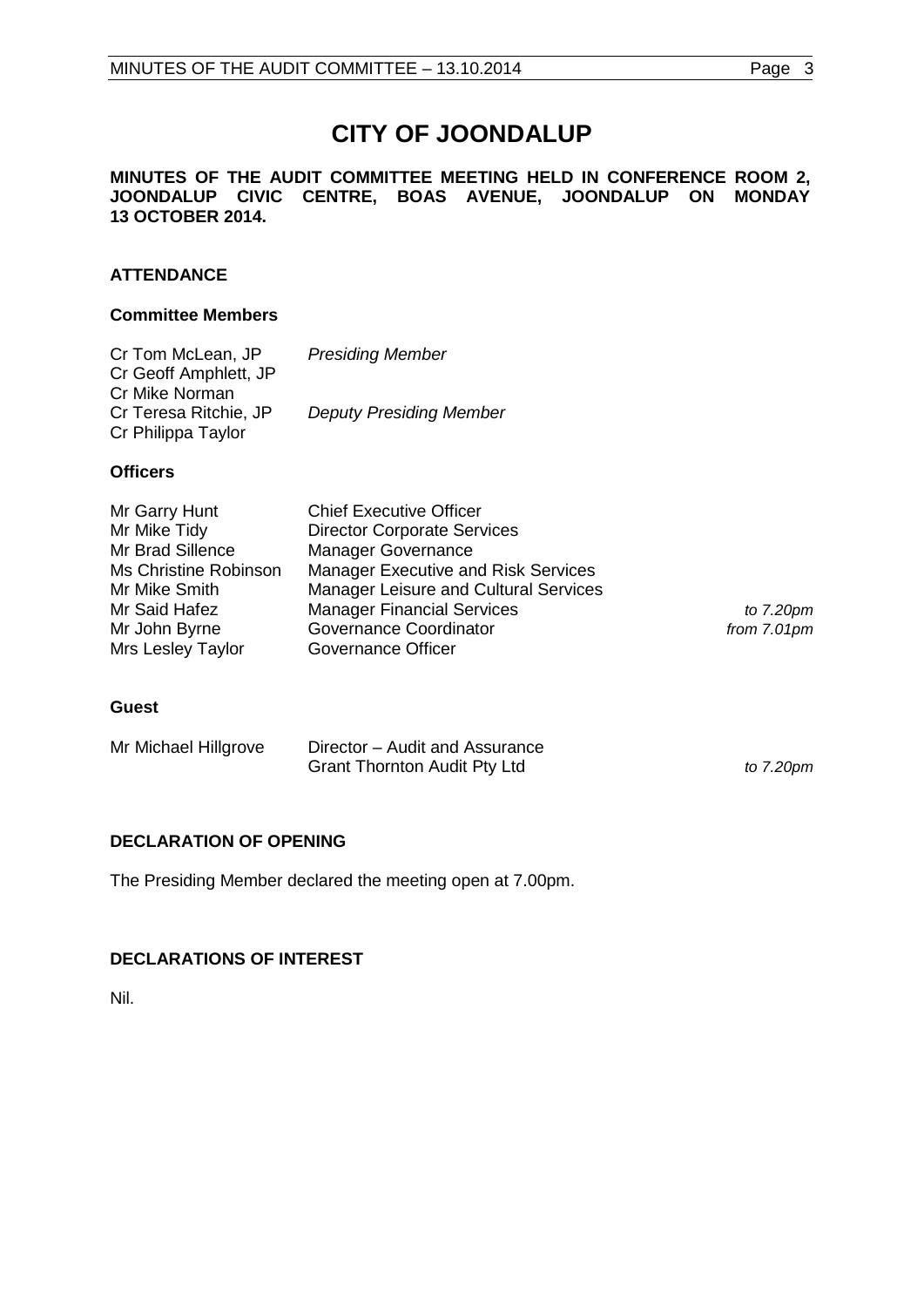## <span id="page-3-0"></span>**APOLOGIES/LEAVE OF ABSENCE**

#### **Apologies**

Mayor Troy Pickard. Cr Brian Corr.

#### **Leave of Absence previously approved**

| Cr Teresa Ritchie, JP              | 6 November to 14 November 2014 inclusive:    |
|------------------------------------|----------------------------------------------|
| Cr Christine Hamilton-Prime        | 5 November to 20 November 2014 inclusive;    |
| <b>Cr Christine Hamilton-Prime</b> | 6 December 2014 to 5 January 2015 inclusive. |

#### <span id="page-3-1"></span>**CONFIRMATION OF MINUTES**

#### MINUTES OF THE AUDIT COMMITTEE HELD 4 AUGUST 2014

**MOVED Cr Amphlett, SECONDED Cr Norman that the minutes of the meeting of the Audit Committee held on 4 August 2014 be confirmed as a true and correct record.**

#### **The Motion was Put and CARRIED (5/0)**

**In favour of the Motion:** Crs McLean, Amphlett, Norman, Ritchie and Taylor.

*Governance Coordinator entered the room at 7.01pm.*

## <span id="page-3-2"></span>**ANNOUNCEMENTS BY THE PRESIDING MEMBER WITHOUT DISCUSSION**

Nil.

#### <span id="page-3-3"></span>**IDENTIFICATION OF MATTERS FOR WHICH THE MEETING MAY BE CLOSED TO THE PUBLIC**

In accordance with Clause 5.2 of the City's *Meeting Procedures Local Law 2013*, this meeting was not open to the public.

## <span id="page-3-4"></span>**PETITIONS AND DEPUTATIONS**

Nil.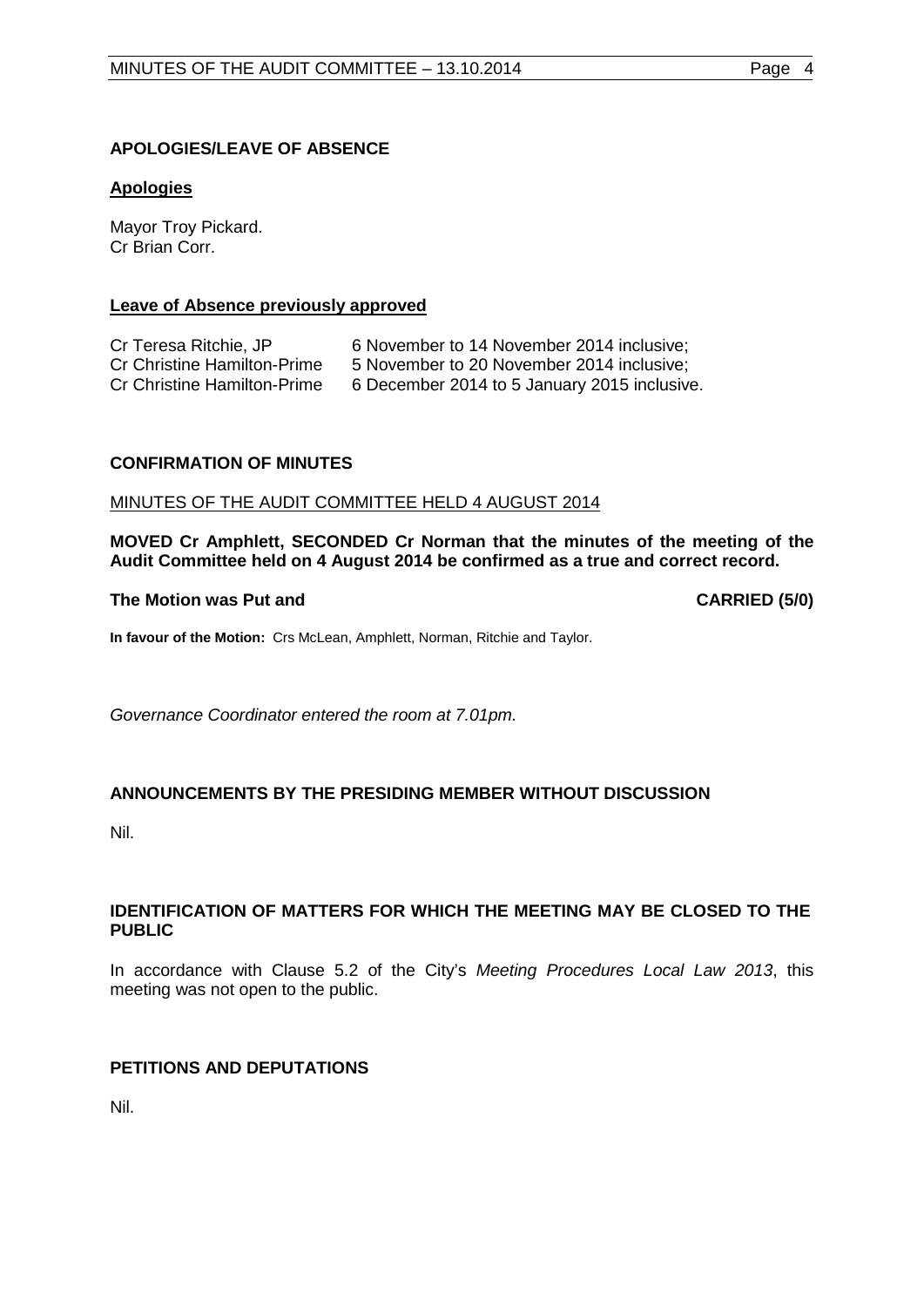## <span id="page-4-0"></span>**REPORTS**

<span id="page-4-1"></span>

| <b>ITEM1</b>                          |                                                                                                                                                                                                  | <b>2013-14 ANNUAL FINANCIAL REPORT</b>                             |
|---------------------------------------|--------------------------------------------------------------------------------------------------------------------------------------------------------------------------------------------------|--------------------------------------------------------------------|
| <b>WARD</b>                           | All                                                                                                                                                                                              |                                                                    |
| <b>RESPONSIBLE</b><br><b>DIRECTOR</b> | Mr Mike Tidy<br><b>Corporate Services</b>                                                                                                                                                        |                                                                    |
| <b>FILE NUMBER</b>                    | 104378                                                                                                                                                                                           |                                                                    |
| <b>ATTACHMENT</b>                     | Attachment 1                                                                                                                                                                                     | Annual Financial and Auditor Report<br>2013-14                     |
|                                       | Attachment 2                                                                                                                                                                                     | Auditors Report (Management Letter) for<br>Year Ended 30 June 2014 |
| <b>AUTHORITY / DISCRETION</b>         | Executive - The substantial direction setting and oversight<br>role of Council, such as adopting plans and reports,<br>accepting tenders, directing operations, setting and<br>amending budgets. |                                                                    |

## **PURPOSE**

For Council to consider the *Annual Financial Report* and *Auditor's Report*.

## **EXECUTIVE SUMMARY**

In accordance with Section 6.4 of the *Local Government Act 1995*, the *2013-14 Annual Financial Report* has been prepared and, together with the City's accounts, has been submitted to the City's auditors to conduct their annual audit.

The City's auditors have completed their audit, in accordance with the terms of their engagement and the requirements of Part 7 Division 3 of the *Local Government Act 1995*, and have submitted their audit report. A concise Financial Report (Financial Statements without supporting notes) will form part of the *2013-14 Annual Report.* 

*It is therefore recommended that Council:*

- *1 BY AN ABSOLUTE MAJORITY, ACCEPTS the Annual Financial Report of the City of*  Joondalup and the accompanying audit report for the financial year 2013-14, forming *Attachment 1 to this Report,*
- *2 NOTES the Auditors Report for the Year Ended 30 June 2014 forming Attachment 2 to this Report and that there are no deficiencies, irregularities or other matters that the auditor wishes to bring to the attention of the Council.*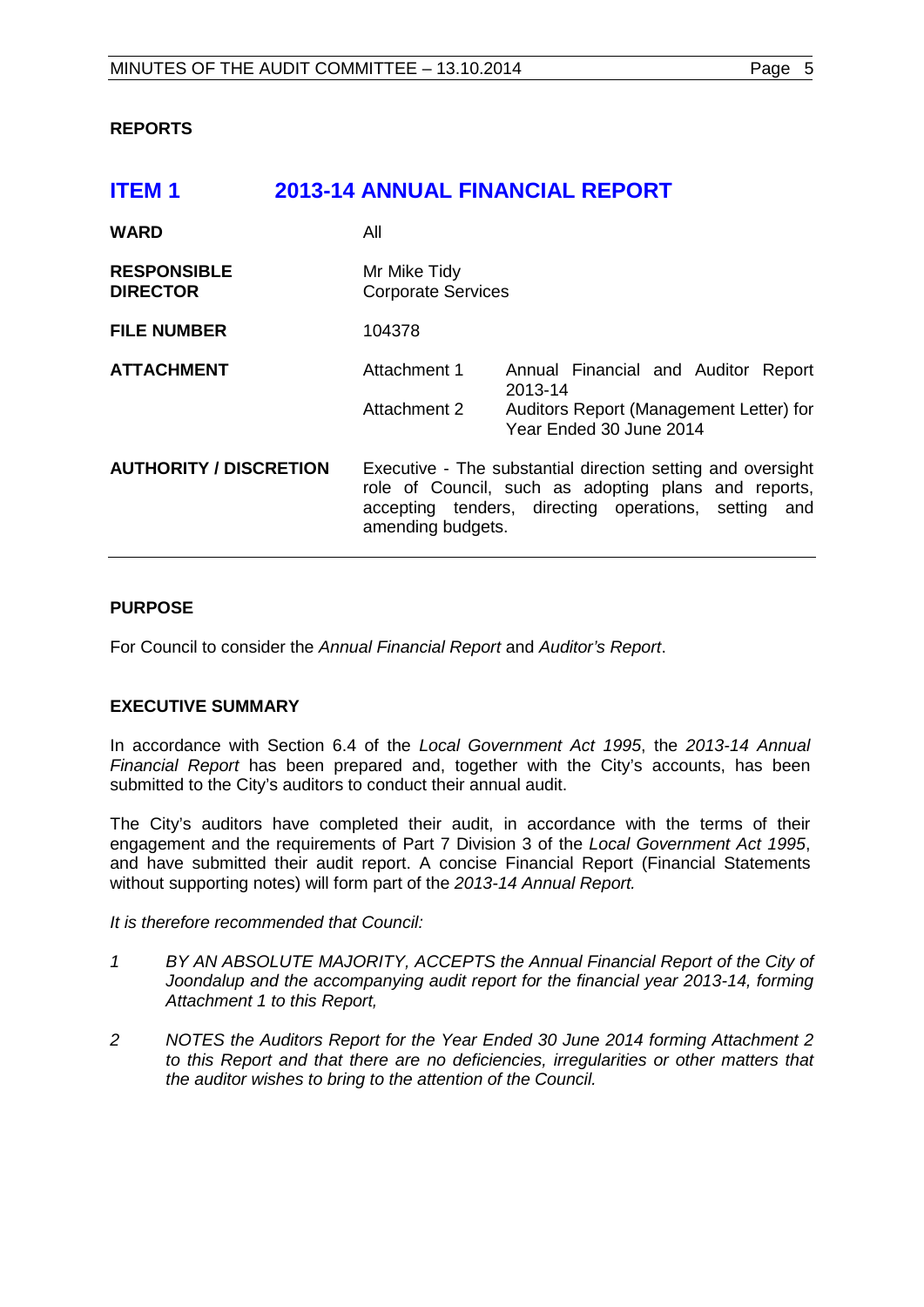Section 6.4 of the *Local Government Act 1995* requires local governments to prepare an annual financial report and to submit both the report and its accounts to its auditor by 30 September each year. The City of Joondalup has met those requirements and the City's auditors have completed their audit of the accounts and the Annual Financial Report for the financial year 2013-14.

As has been past practice, a concise Financial Report has also been prepared for inclusion in the City's Annual Report. The *Annual Financial Report* for the financial year 2013-14 is included as Attachment 1 to this Report.

#### **DETAILS**

#### **Issues and options considered**

The preparation of an *Annual Financial Report* and the submission of the report and the City's accounts to the auditors for audit are statutory requirements of the *Local Government Act 1995*.

The *Annual Financial Report* needs to be accepted by Council in order to enable the holding of a General Meeting of Electors, at which the City's Annual Report containing the concise Financial Report will be considered. The *Annual Financial Report* is also required to be submitted to the Department of Local Government and Communities.

#### Outcome of the Audit

The audit has been completed with no issues of significance raised and the audit report is unqualified (Attachment 1 refers). The auditor has also provided a report (generally referred to as the Management Letter, Attachment 2 refers) in which he advises that there are no deficiencies, irregularities or other matters that the auditor wishes to bring to the attention of the Council.

In terms of form and presentation, there are no significant changes to the *Annual Financial Report* from the previous year other than the application of the Equity Method to account for the City's investment in the Tamala Park Regional Council.

The only notable change to the requirements under Regulation 17A of the *Local Government (Financial Management) Regulations 1996* and the Accounting Standards in terms of disclosure is the progressive application of the Fair Value concept to City assets. The assets re-valued in 2013-14 were road networks, footpath networks, car parks, drainage networks and bridges and passes. The net effect of these revaluations was \$363,171,530. This is recognised in the Statement of Comprehensive Income as well as the Statement of Financial Position. There are no other significant accounting changes.

#### End of Financial Year Position

The City has finished the financial year with a Rate Setting Statement surplus greater than estimated. An estimated 30 June 2014 end of year surplus of \$146,474 was used as the opening balance in the 2014-15 Budget. The final end of year Rate Setting Statement surplus for 2013-14 is \$1,065,447, being \$918,973 more than estimated.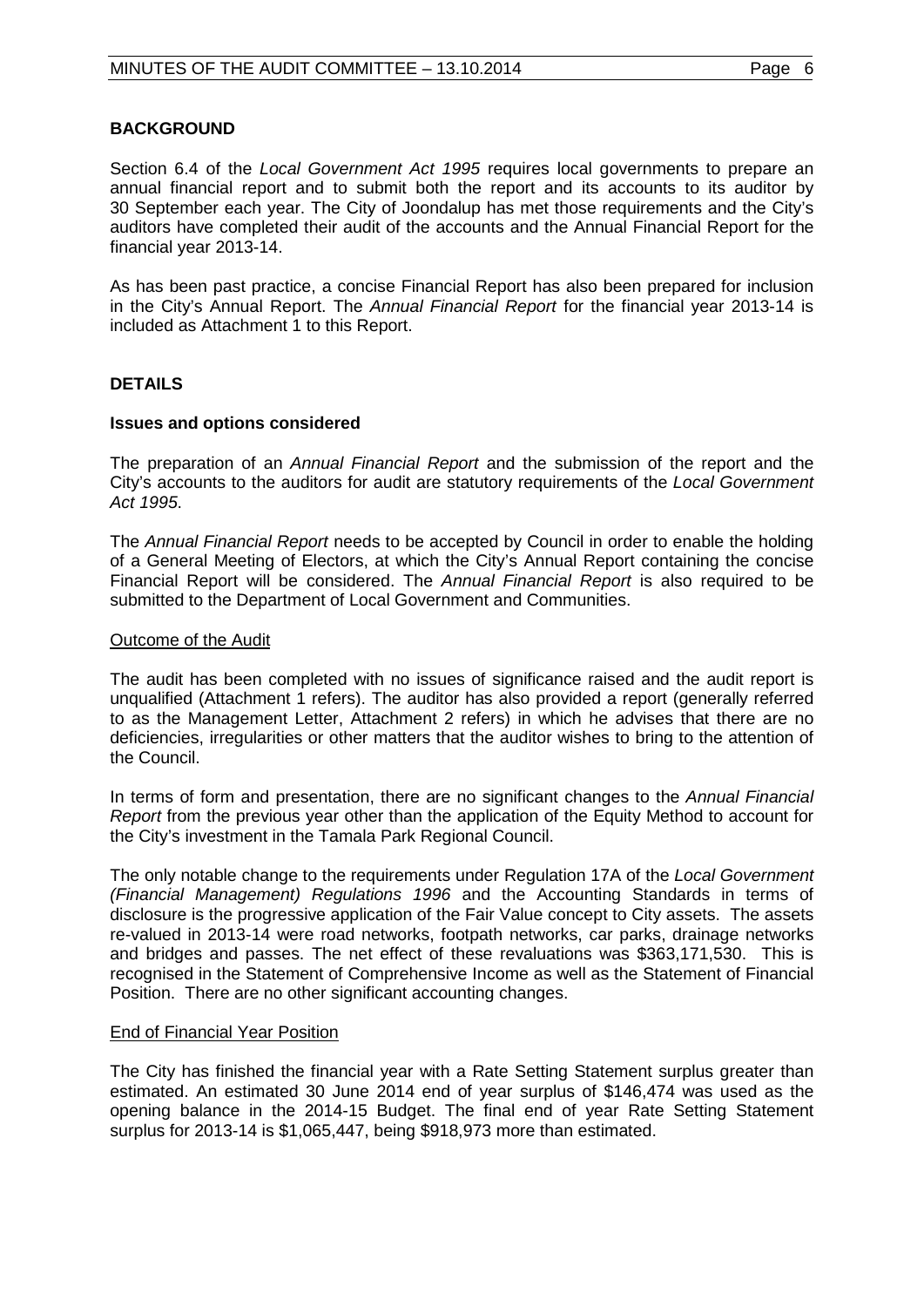When comparing the actual end of year result to the estimated result shown in the 2014-15 Budget, in summary terms the \$918,973 surplus is made up of the following:

| <b>Description</b>                      | <b>Sub Total</b> | Total         |
|-----------------------------------------|------------------|---------------|
| <b>Increased Operating Cash Surplus</b> | \$2,216,527      |               |
| <b>Decreased Capital Revenue</b>        | (\$656, 855)     |               |
| <b>Reduced Capital Expenditure</b>      | \$3,555,372      | \$5,115,044   |
| Less Reduced Net Funding Requirements   |                  | (\$4,196,071) |
| <b>Net Variance</b>                     |                  | \$918,973     |

There are a number of offsets between revenue, expenditure and funding requirements the major ones being the following:

- Profit and loss on asset sales have been significantly impacted by property disposal transactions through Tamala Park land sales, offset by equity transactions.
- Decreased capital expenditure for works and plant, the bulk representing carry forwards totalling \$2,651,825 which is offset by a transfer to the Capital Works Carried Forward Reserve.
- A number of operating and capital reserve funded projects that did not advance as far as anticipated or for which there was no reserve funded expenditure, resulting in low expenditure offset by lower draw down on reserves.
- Significant reduction in waste management costs resulting in a transfer into the waste management reserve of \$233,405 instead of a draw down of \$602,700.

After allowing for these and other minor offsets the adjusted variance in surplus is made up of:

| <b>Description</b>                      | <b>Sub Total</b> | Total           |
|-----------------------------------------|------------------|-----------------|
| <b>Increased Operating Cash Surplus</b> | \$994,562        |                 |
| <b>Increased Capital Revenue</b>        | \$243,145        |                 |
| <b>Reduced Capital Expenditure</b>      | \$442,003        | \$1,679,710     |
| Less Reduced Funding Requirements       |                  | 760,737)<br>(\$ |
| <b>Net Variance</b>                     |                  | \$918,973       |

The increased Capital Revenue and reduced Capital Expenditure and Funding Requirements are generally related and offset each other in total. The primary driver for the net increased surplus of \$918,973 is largely operating revenue and expenditure. The main net contributor to the increased operating cash surplus of \$994,562 is reduced Materials and Contracts expenditure of \$665,408. Other operating variations are made up of additional revenue from Fees and Charges and Grants and Subsidies, as well as reduced Employee Costs.

## **Legislation / Strategic Community Plan / policy implications**

**Legislation Regulation 51(2) of the** *Local Government (Financial* **and** *Regulation* **51(2) of the** *Local Government (Financial Management) Regulations 1996* states:

> *"A copy of the annual financial report of a local government is to be submitted to the Departmental CEO within 30 days of the receipt by the local government's CEO of the auditor's report on that financial report."*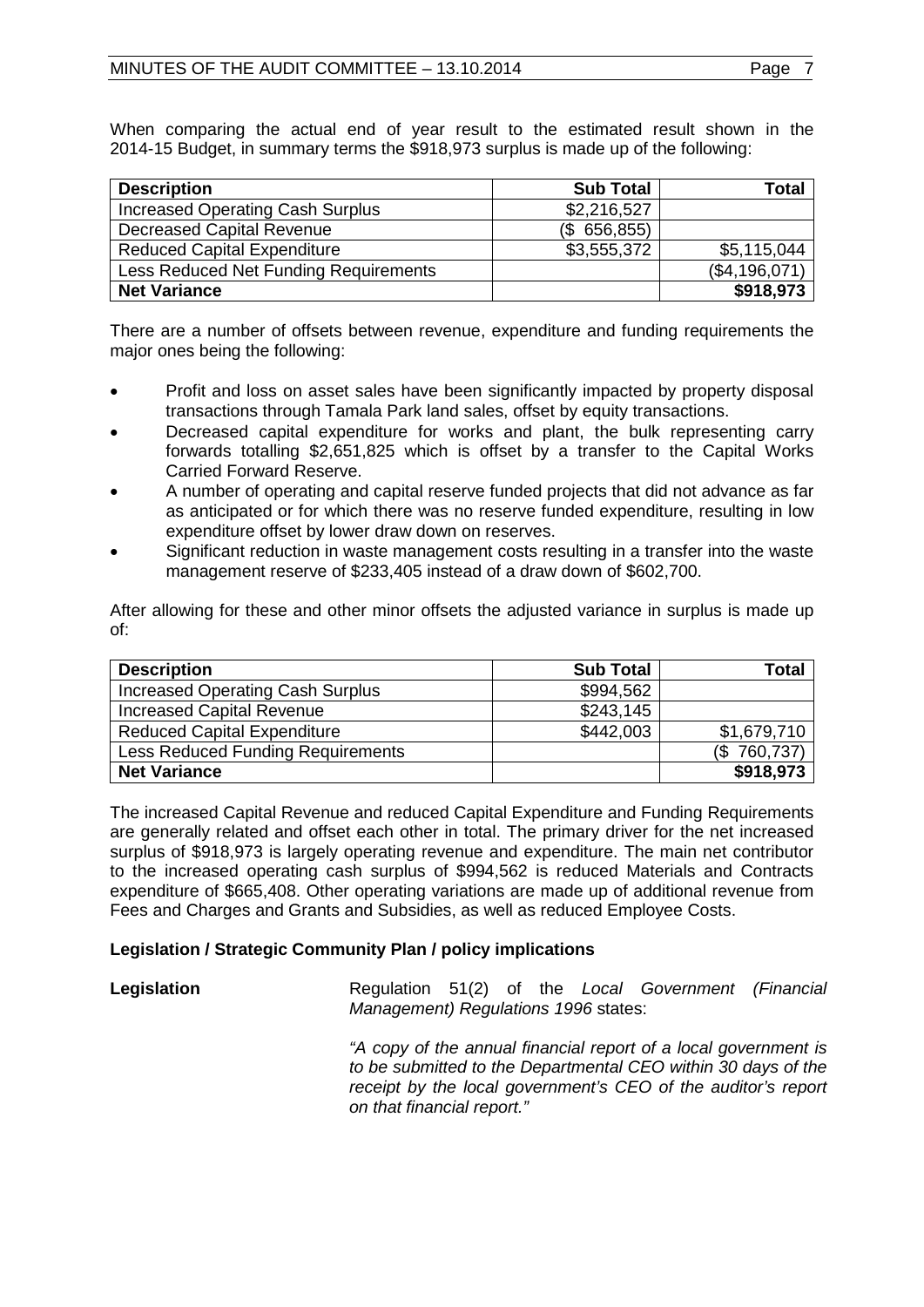Section 5.53 of the *Local Government Act 1995* states:

## *5.53 Annual Reports*

- *(1) The local government is to prepare an annual report for each financial year.*
- *(2) The annual report is to contain: (f) the financial report for the financial year;*

Section 5.54 of the *Local Government Act 1995* states:

## *5.54. Acceptance of annual reports*

- *(1) Subject to subsection (2), the annual report for a financial year is to be accepted\* by the local government no later than 31 December after that financial year.*
- *\* Absolute majority required.*
	- *(2) If the auditor's report is not available in time for the annual report for a financial year to be accepted by 31 December after that financial year, the annual report is to be accepted by the local government no later than 2 months after the auditor's report becomes available.*

Section 6.4 of the *Local Government Act 1995* states:

## *6.4 Financial report*

- *(1) A local government is to prepare an annual financial report for the preceding financial year and such other financial reports as are prescribed.*
- *(2) The financial report is to —*
	- *(a) be prepared and presented in the manner and form prescribed; and*
	- *(b) contain the prescribed information.*
- *(3) By 30 September following each financial year or such extended time as the Minister allows, a local government is to submit to its auditor 3—*
	- *(a) the accounts of the local government, balanced up to the last day of the preceding financial year; and*
	- *(b) the annual financial report of the local government for the preceding financial year.*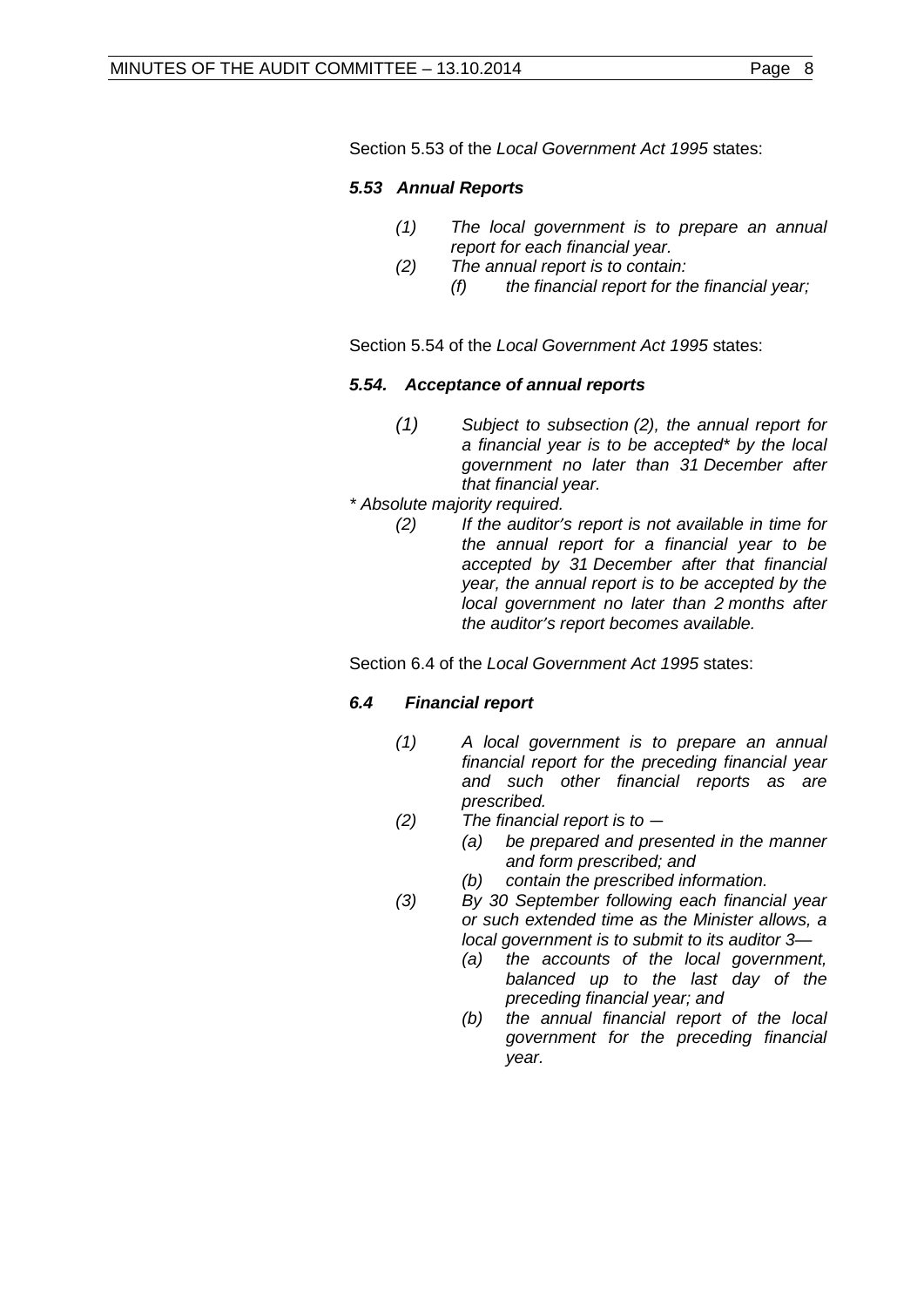## **Strategic Community Plan**

| <b>Key theme</b>            | Financial Sustainability. |
|-----------------------------|---------------------------|
| <b>Objective</b>            | Effective management.     |
| <b>Strategic initiative</b> | Not applicable.           |
| <b>Policy</b>               | Not applicable.           |

#### **Risk management considerations**

Not applicable.

#### **Financial / budget implications**

Current financial year impact

| Account no.          | Not applicable.         |
|----------------------|-------------------------|
| <b>Budget Item</b>   | <b>Closing Surplus.</b> |
| <b>Budget amount</b> | \$146,474               |
| <b>Actual amount</b> | \$1,065,447             |
| <b>Proposed cost</b> | Not applicable.         |
| <b>Balance</b>       | \$918,973               |

#### Future financial year impact

| <b>Annual operating cost</b>   | Not applicable.                                       |
|--------------------------------|-------------------------------------------------------|
| <b>Estimated annual income</b> | Not applicable.                                       |
| <b>Capital replacement</b>     | Not applicable.                                       |
| 20 Year Strategic              | This is subject to how the surplus funds are applied. |
| <b>Financial Plan impact</b>   |                                                       |
| Impact year                    | Not applicable.                                       |

## **Regional significance**

Not applicable.

## **Sustainability implications**

Not applicable.

## **Consultation**

There is no legislative requirement to consult on the preparation of the *Annual Financial Report*, but the *Local Government Act 1995* requires an Annual General Meeting of Electors to be held and the City's Annual Report, incorporating the concise Financial Report, to be made available publicly. The full *Annual Financial Report* will also be publicly available.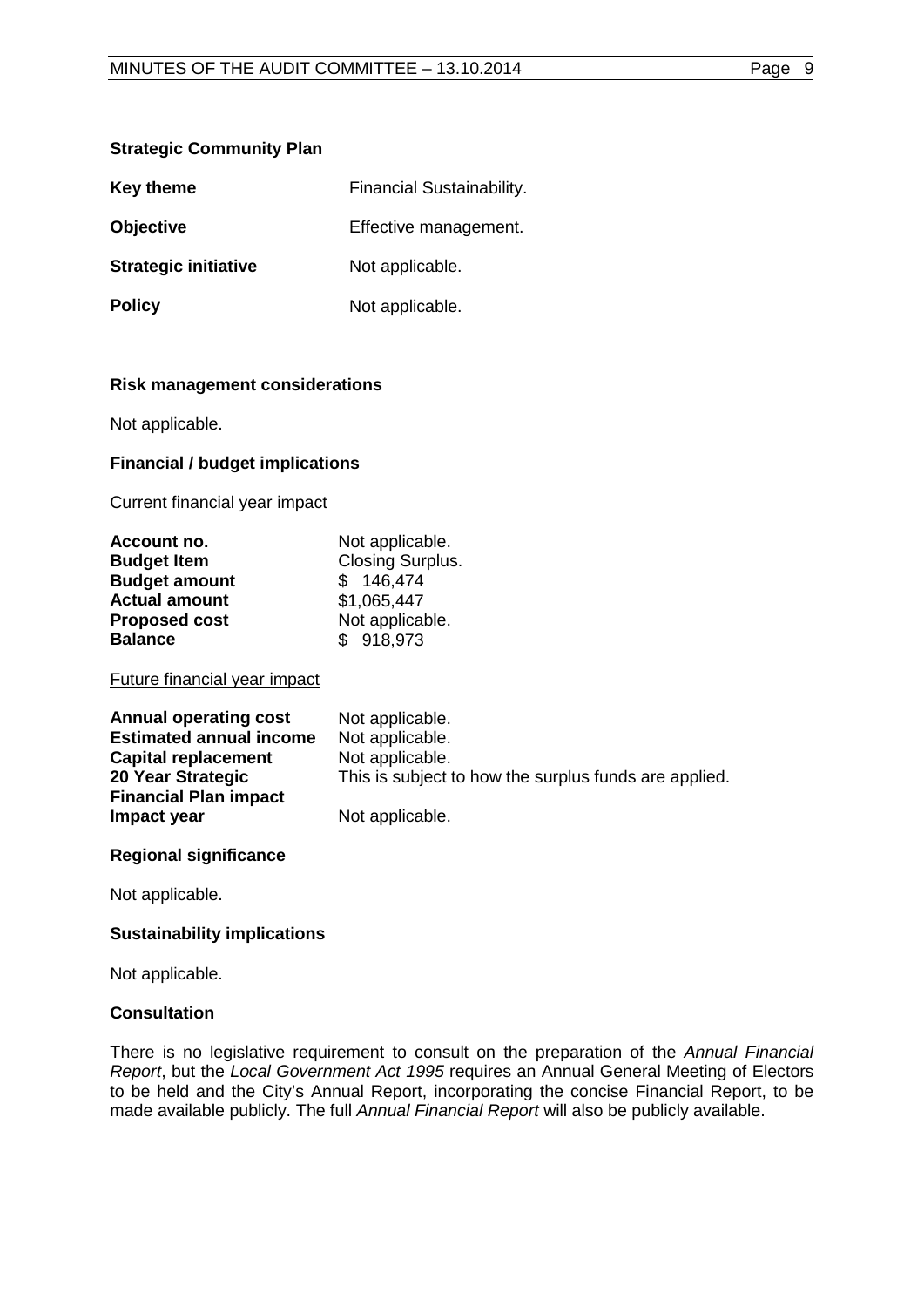#### **COMMENT**

The *Annual Financial Report* will be made available on the City's public website. A minimal number of printed, bound colour copies will be available for viewing at libraries, leisure centres and customer service centres.

In order for the City to meet its legislative requirements, it is recommended that the Council accepts the Annual Financial Report for the financial year 2013-14.

#### **VOTING REQUIREMENTS**

Absolute Majority.

**MOVED Cr Norman, SECONDED Cr Amphlett that Council:** 

- **1 BY AN ABSOLUTE MAJORITY, ACCEPTS the Annual Financial Report of the City of Joondalup and the accompanying audit report for the financial year 2013-14, forming Attachment 1 to this Report;**
- **2 NOTES the Auditors Report for the Year Ended 30 June 2014 forming Attachment 2 to this Report and that there are no deficiencies, irregularities or other matters that the auditor wishes to bring to the attention of the Council.**

#### **The Motion was Put and CARRIED (5/0)**

**In favour of the Motion:** Crs McLean, Amphlett, Norman, Ritchie and Taylor.

*Mr Michael Hillgrove of Grant Thornton Audit Pty Ltd and the Manager Financial Services left the room at 7.20pm.*

*Appendix 1 refers*

*[To access this attachment on electronic document, click here:](http://www.joondalup.wa.gov.au/files/committees/AUDT/2014/Attach1agnAUDIT131014.pdf) Attach1agnAUDIT131014.pdf*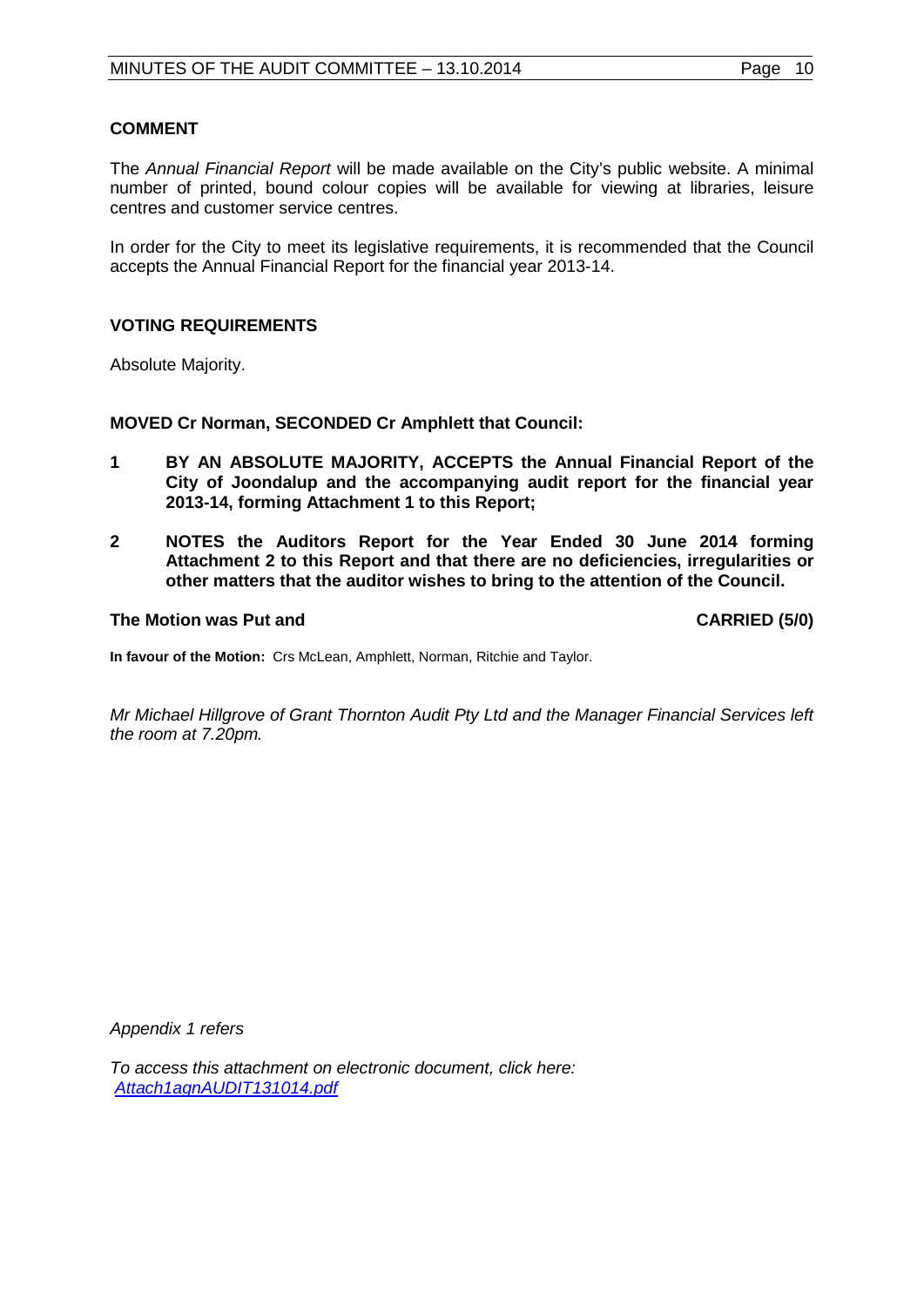# <span id="page-10-0"></span>**ITEM 2 CHIEF EXECUTIVE OFFICER'S REVIEW OF SYSTEMS REGARDING RISK MANAGEMENT, LEGISLATIVE COMPLIANCE**

| <b>WARD</b>                           | All                                                                                                                                                    |
|---------------------------------------|--------------------------------------------------------------------------------------------------------------------------------------------------------|
| <b>RESPONSIBLE</b><br><b>DIRECTOR</b> | Mr Garry Hunt<br>Office of the CEO                                                                                                                     |
| <b>FILE NUMBER</b>                    | 49586                                                                                                                                                  |
| <b>ATTACHMENT</b>                     | Nil.                                                                                                                                                   |
| <b>AUTHORITY / DISCRETION</b>         | Information - includes items provided to Council for<br>information purposes only that do not require a decision of<br>Council (that is for 'noting'). |

## **PURPOSE**

For Council to note the results of the Chief Executive Officer's review of the appropriateness and effectiveness of the City's systems in regard to risk management, internal control and legislative compliance.

## **EXECUTIVE SUMMARY**

At its meeting held on 12 August 2013 a report was presented to the Audit Committee providing details of amendments to the *Local Government (Audit) Regulations 1996* that required a local government's Chief Executive Officer to review, at least once every two years, the appropriateness and effectiveness of the local governments systems and procedures in regard to risk management, internal control and legislative compliance.

*It is therefore recommended that Council NOTES the results of the Chief Executive Officer's review of the appropriateness and effectiveness of the City's systems in regard to risk management, internal control and legislative compliance.*

## **BACKGROUND**

The *Local Government (Audit) Regulations 1996* prescribe the requirements for local governments in relation to the engagement of auditors, the annual compliance audit return and the functions of the audit committee.

In February 2013 the Department of Local Government and Communities released Circular No. 05-2013 advising local governments of amendments to the *Local Government (Audit) Regulations 1996*. The amendments were gazetted 8 February 2013 and came into effect 9 February 2013.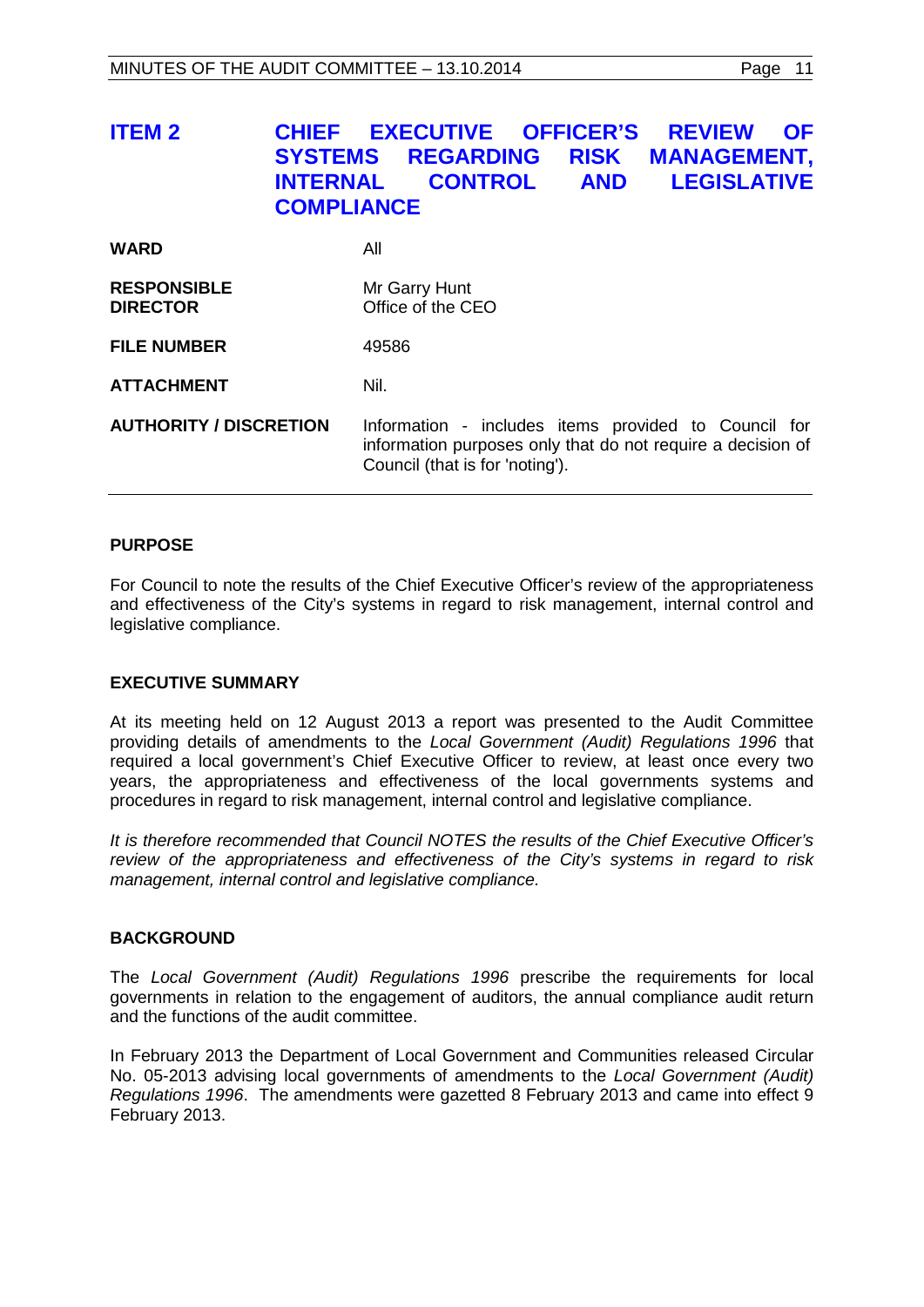The amendments extend the responsibilities of the Audit Committee and Chief Executive Officer of local governments in relation to the reviewing and reporting of the local government's systems and procedures in regard to risk management, internal control and legislative compliance.

## Regulation 16 – Functions of Audit Committee

Regulations 16(a) and 16(b) in relation to the Audit Committee providing assistance to the local government remained unchanged. A new section 16(c) was inserted and states as follows:

## *"16 Audit Committee, functions of*

*An Audit Committee –*

- *(c) is to review a report given to it by the CEO under regulation 17(3) (the CEO's report) and is to –*
	- *(i) report to the council the results of that review; and*
	- *(ii) give a copy of the CEO's report to the council."*

Regulation 17 – CEO to review certain systems and procedures

A new regulation 17 has been inserted and states as follows:

## *"17 CEO to review certain systems and procedures*

- *(1) The CEO is to review the appropriateness and effectiveness of a local government's systems and procedures in relation to –*
	- *(a) risk management;*
	- *(b) internal controls;*
	- *(c) legislative compliance.*
- *(2) The review may relate to any or all of the matters referred to in subregulation (1)(a), (b) and (c), but each of those matters is to be the subject of a review at least once every 2 calendar years.*
- *(3) The CEO is to report to the audit committee the results of that review."*

This report provides the results of the Chief Executive Officer's review.

## **DETAILS**

The Chief Executive Officer has reviewed the City's systems in relation to risk management, internal control and legislative compliance and considers that they are appropriate and effective. The details of the review are outlined below: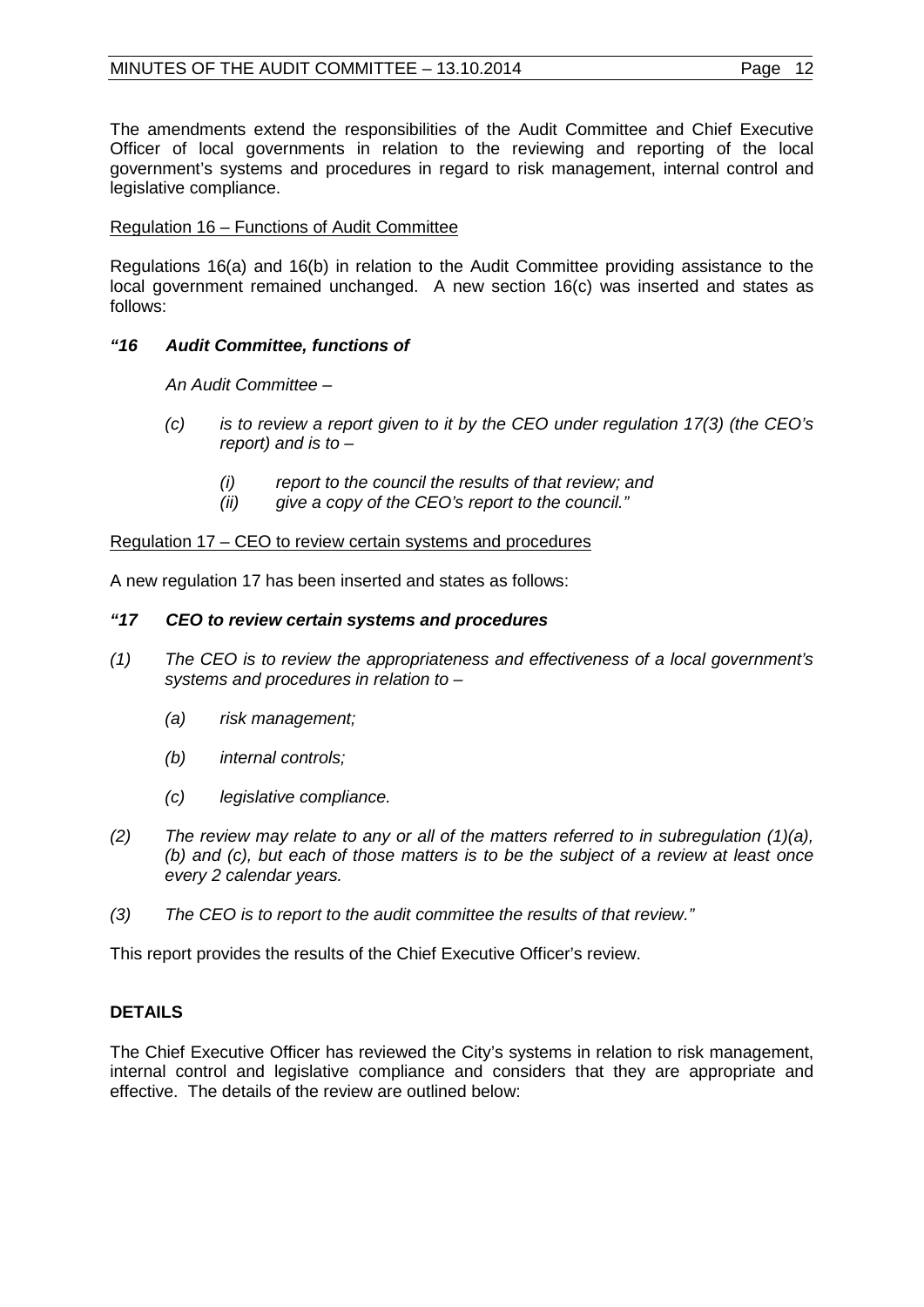## Informing / Guiding Documents

#### *Risk Management Framework*

The City has had a *Risk Management Framework* (the framework) in place since January 2009 which was updated and presented to the Audit Committee on 12 August 2013. The framework was endorsed by Council at its meeting 24 September 2013. The framework describes the principles of risk management and details the roles and responsibilities of risk management from the Audit Committee to individual employees. The framework includes a risk level matrix and criteria for assessing risks in terms of likelihood and consequences. The Internal Auditor reviews the framework to ensure it is current and reflects the latest Australian Standards.

#### *Risk Management Policy*

The City developed a *Risk Management Policy* which states the objectives for, and commitment to, risk management. The policy is designed to align with this and make a statement on the City's objectives, approach and commitment to effective risk management across all its operations. The policy includes the following statement:

*"The City is committed to ensuring that effective risk management remains central to all its operations while delivering a wide and diverse range of services to its residents and visitors.*  The management of risk is the responsibility of everyone and should be an integral part of *organisational culture and be reflected in the various policies, protocols, systems and processes used to ensure efficient and effective service delivery. The Risk Management Framework will reflect good practice and sound corporate governance and be consistent with AS/NZS ISO 31000:2009 Risk management – Principles and guidelines."*

The draft policy was presented to the Audit Committee at its meeting held on 12 August 2013 prior to being adopted by Council at its meeting held on 24 September 2013 (CJ190-09/13 refers).

## *Corporate Risk Register*

The City has developed a Corporate Risk Register (the register) which captures risks that may prevent the achievement of the City's key strategic objectives and major systems and projects. The register includes financial and non-financial systems and helps ensure compliance with key legislation, details key current controls and identifies new controls to reduce risks. The register is an important element of risk management that assists the City in capturing and recording risks that threaten the major systems and the delivery of major projects.

The register was presented the Audit Committee at its meeting on 10 March 2014 and endorsed by Council at its meeting held on 18 March 2014 (CJ044-03/14 refers). The register is continually monitored by Executive and Risk Services and updated on a quarterly basis to ensure agreed actions are implemented and that new and emerging risks are captured. The Chief Executive Officer will provide updates on the *Corporate Risk Register* to the Audit Committee on an annual basis.

#### *Business Unit Risk Registers*

Each business unit develops their own risk register as part of the annual business planning process. Each risk register identifies, assesses and describes control actions for risks that may impinge on the key objectives of the business unit.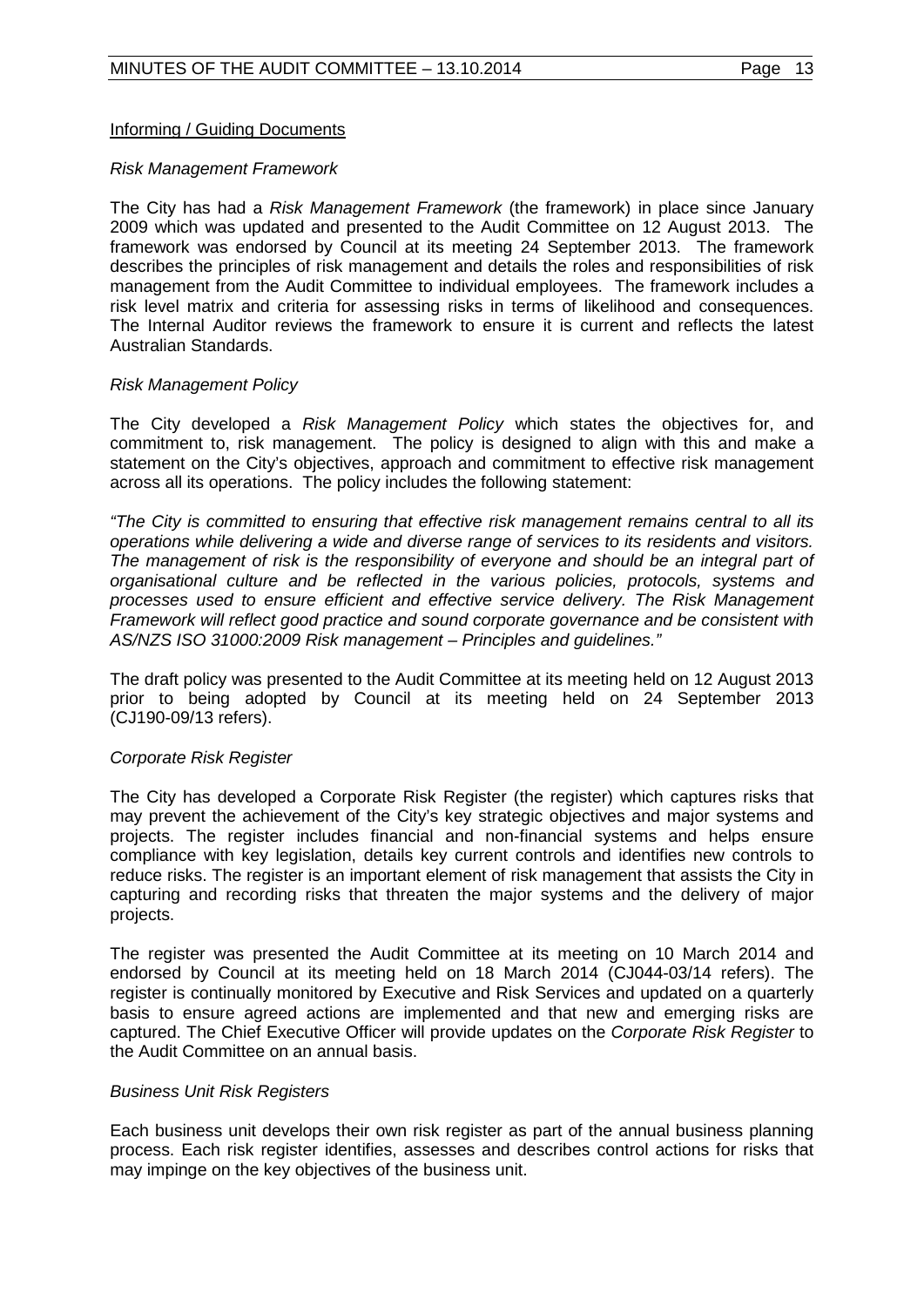## *Emergency Management Risk Register*

Local government has statutory obligations for emergency management and the risk register is essential to identify risks, their severity and to identify the agencies responsible for mitigation of the risk. The City developed an *Emergency Management Risk Register* (the risk register) in conjunction with WALGA which identifies the actions that should be instigated to reduce the probability and potential impact of the identified risks. The risk register was presented to the Audit Committee on 18 March 2013 prior to being submitted to the Local Emergency Management Committee.

## *Business Continuity Plan*

The City's current *Business Continuity Plan* was developed and tested in conjunction with Local Government Insurance Services during 2012 and 2013 to ensure the City can prepare for, and continue to operate after an incident or crisis. This plan is a significant component of the City's overall management of risk and increases the City's recovery capabilities ensuring decisions are made quickly minimising financial, environmental and reputational impacts.

Directorate plans are scheduled for annual reviews to be completed by 31 October each year, with the *Business Continuity Plan* to then be updated by 31 December 2014. A desktop exercise of the updated plan will be arranged during 2015.

## *Purchasing Policy*

During 2014 the City developed a *Purchasing Policy* which was adopted by Council at its meeting held on 15 July 2014. The *Purchasing Policy* includes the statement:

*"The City is committed to developing and maintaining purchasing systems and practices that ensure goods and services are obtained in an equitable and transparent manner that complies with applicable legislation and delivers value for money."*

The policy gives the City's commitment and approach to risk management principles, systems and processes.

## *Purchasing Protocols*

During 2014 the City updated its purchasing protocols with regard to:

Relevance – Inserting relevant information and deleting duplicated information. Also including amendments to reflect system changes and clarification of information

Consolidation – Incorporating information from related protocols into one protocol, where possible

Update references – Information on the front page, including listing related policies, protocols and forms

Alignment with related policies – Ensuring consistency with the *Purchasing Policy* approved in July 2014 (CJ126-07/14 refers), the amended *Sustainability Policy* approved in June 2013 (CJ115-06/13 refers) and the City's Code of Conduct.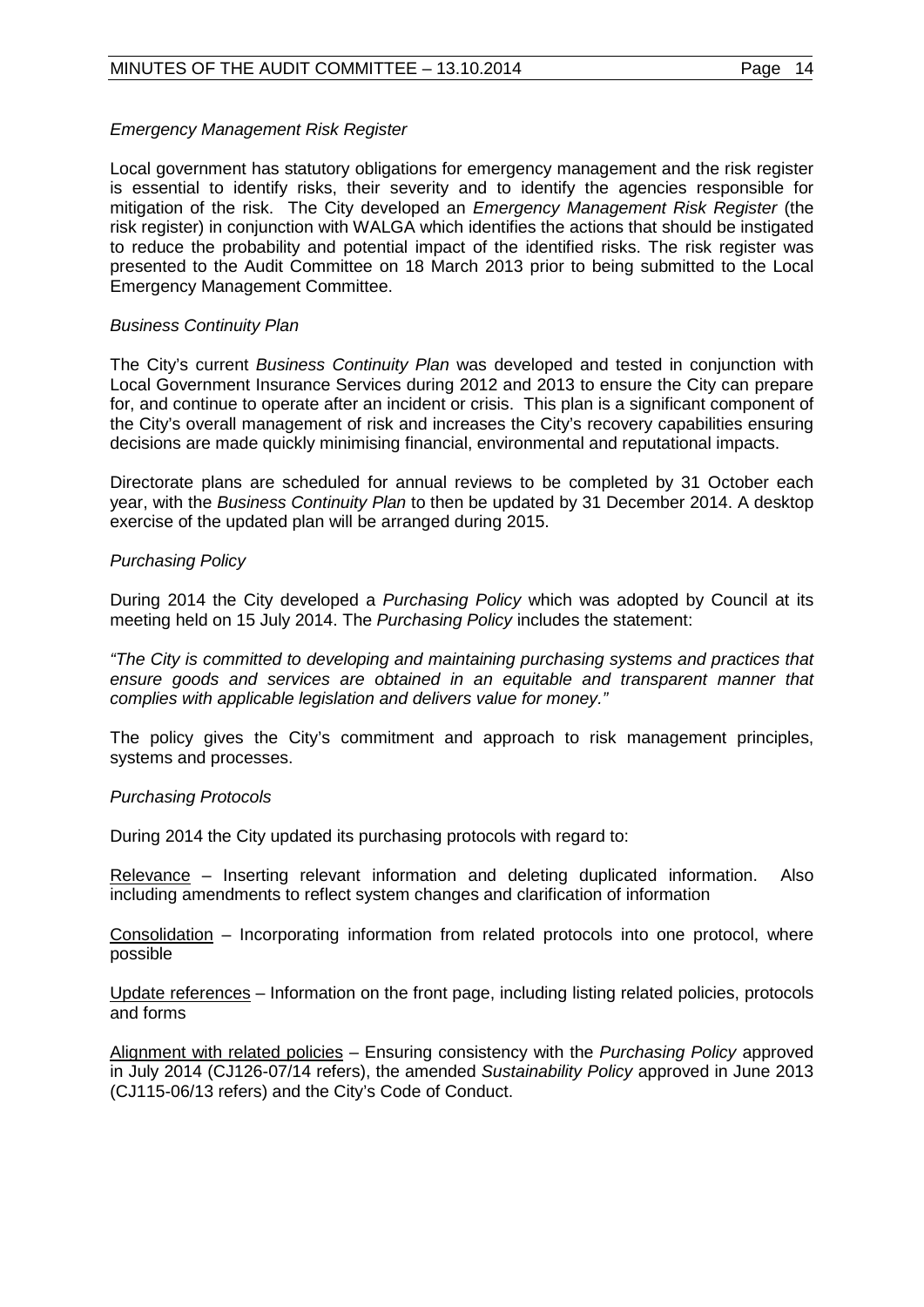## *Compliance Calendar*

A Compliance Calendar has been developed which outlines the City's obligations for statutory reporting, legislative compliance or formal submissions that are required under various legislative provisions. This was endorsed by the Chief Executive Officer in July 2014 and progress will be reported to the Chief Executive Officer on a monthly basis.

#### Taskforces and Audit Committee

#### *Risk Management Taskforce*

The City has in place a Risk Management Taskforce that meets on a quarterly basis to discuss major risk issues that may arise within the City. The Terms of Reference and membership of the Taskforce has recently been reviewed and updated. The membership includes the Chief Executive Officer, Director Corporate Services, Director Infrastructure Services, Manager Executive and Risk Services, Internal Auditor and other various City officers.

## *Financial Review Taskforce*

The Financial Review Taskforce has a clear focus on best practice financial management and the future financial sustainability of the City. Permanent agenda items include salaries and wages, capital expenditure, fleet and plant replacement, maintenance operation expenditure, Capital Works Program and purchasing compliance.

The membership includes the Director Corporate Services, Director Infrastructure Services, Director Governance and Strategy, Manager Financial Services and Internal Auditor. The Chief Executive Officer is an ex-officio member. Managers and financial officers responsible for those agenda items listed above also attend to provide clarification to issues raised.

#### *External Member of Audit Committee*

In January 2013 the external member of the Audit Committee submitted his resignation and attempts to appoint a replacement have been unsuccessful. This has resulted in the City losing an additional independent oversight element to risk management that is not influenced by other issues before Council. A report by the Chief Executive Officer will be presented to the Audit Committee to consider options for the appointment of a new external member.

#### Audits / Reviews / Assessments

## *2014-15 Executive and Risk Services Program*

The Executive and Risk Services Program sets out the program of audits to guide audit activity and other monitoring and reviewing activities to be undertaken and was presented to the Audit Committee at its meeting held on 4 August 2014.

The program incorporates the Internal Audit Program which sets out the internal audit activity to be carried out by the City's Internal Auditor (who reports directly to the Chief Executive Officer for assigned activities).The Internal Audit Program is established in consultation between the Chief Executive Officer and the Internal Auditor and where appropriate includes input from Directors or Managers to address areas that present risks to the City's operations. Internal audit is an independent appraisal service, and audit activity is an important element of risk management and a contributor to the mitigation of risk. The Internal Audit Program and relevant audits are also reviewed by an external auditor as part of the annual financial audit.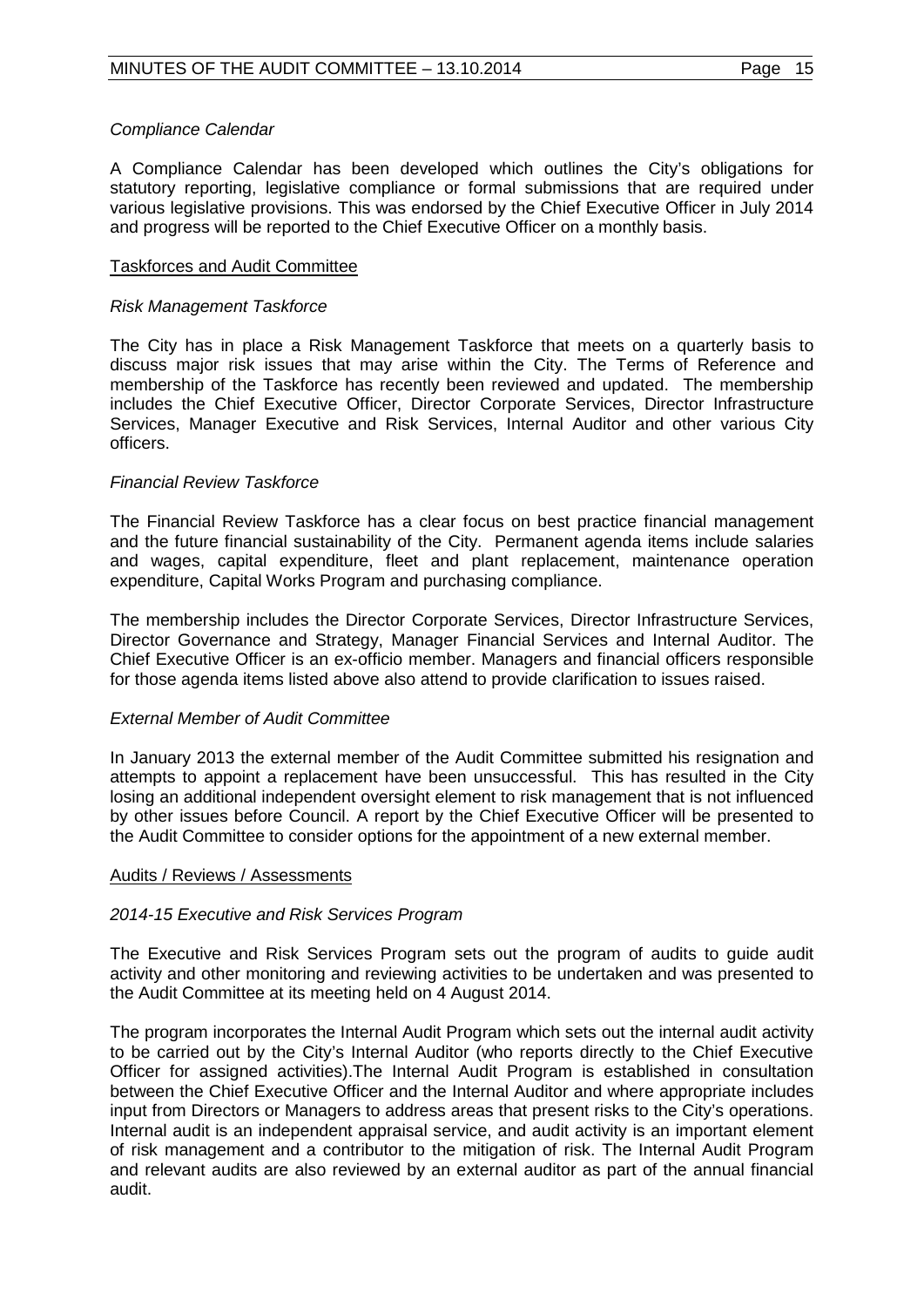Audits that have been completed or currently being undertaken include:

- systems and processes in relation to the operation of CCTV and surveillance devices
- gift registers and primary returns
- financial counselling service (emergency relief funding)
- risk management plans for major City events
- review of access rights within the City's purchasing system

## *Purchasing Compliance*

The City identified issues relating to non-compliance in purchasing practices which was investigated internally and by engaging independent consultants William Buck. The consultant's report was presented to the Audit Committee at its meeting held on 18 March 2013. A further follow-up audit was requested by the Audit Committee and this report was presented to the Audit Committee at its meeting held on 10 March 2014. The City continues to monitor purchasing compliance by way of weekly reports and an agenda item at every monthly meeting of the Financial Review Taskforce.

## *Fraud and Misconduct Risk Assessment*

The City has engaged KPMG to undertake a fraud and misconduct risk assessment into its procurement practices. This assessment is intended to identify any gaps in the current internal controls for which mechanisms will be implemented to further reduce risks in this area and is due for completion by 30 June 2015.

## *Compliance Audit Return*

The City continues to complete the annual Compliance Audit Return and return it to the Department of Local Government and Communities by the required deadline. The Return focuses on key areas of legislation and the City has consistently demonstrated a high level of compliance. The Return is presented to the Audit Committee, even before the legislative requirement to do so was introduced, and the Council.

## *External Audit Services*

Annual financial audit – As required by section 7.2 of the *Local Government Act 1995*, the City appointed Grant Thornton for a three year period to audit its accounts and annual financial report. Grant Thornton is a well-established audit firm with significant industry experience and the capacity to provide the services to the City.

Four yearly review of financial management systems – As required by Regulation 5(2)(c) of the *Local Government (Financial Management) Regulations 1996,* the City is currently seeking quotations from suitable independent consultants to undertake a four yearly review of the City's financial management systems.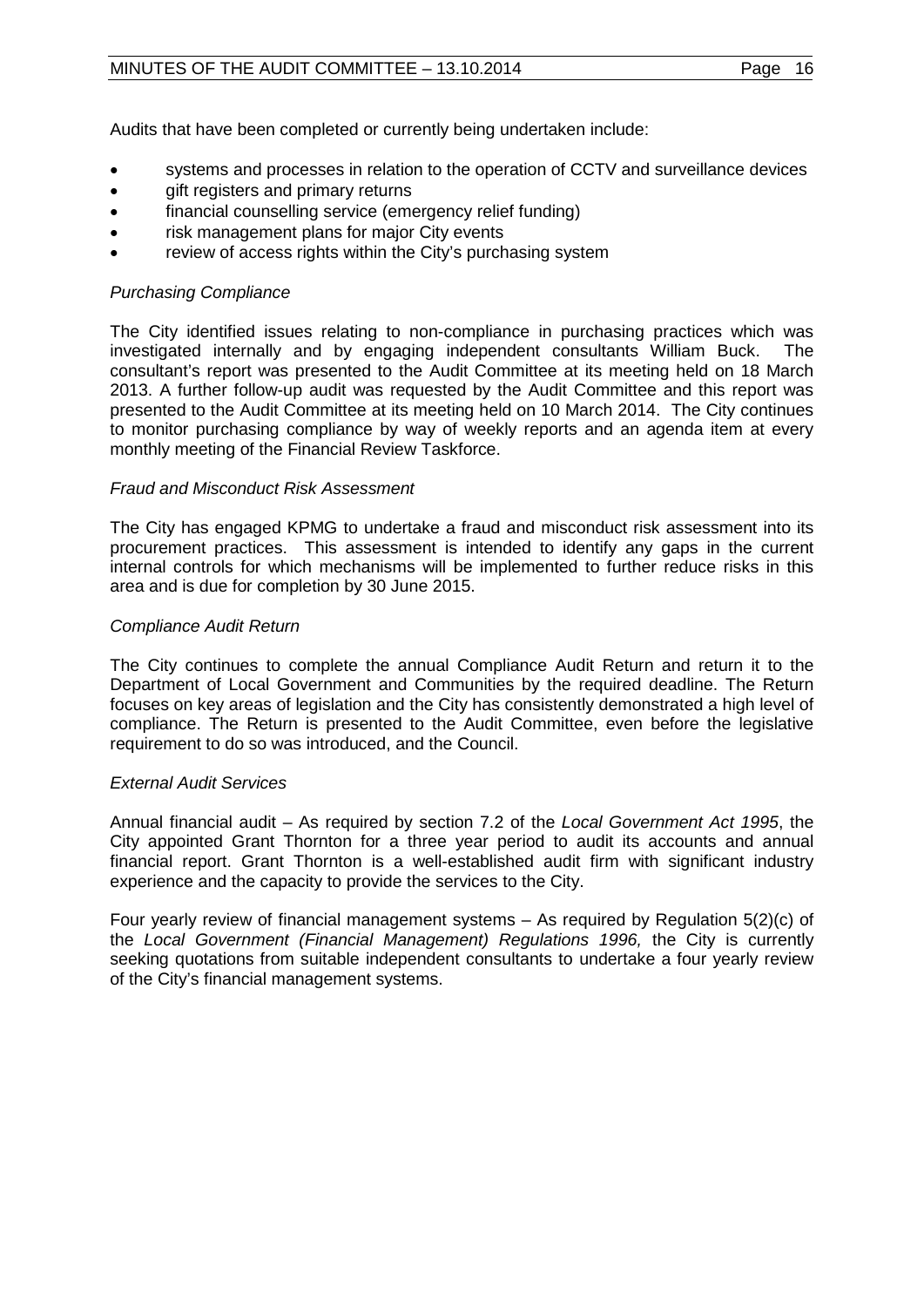## **Legislation / Strategic Community Plan / policy implications**

| Legislation                     | Local Government (Audit) Regulations 1996.                                                                      |  |  |
|---------------------------------|-----------------------------------------------------------------------------------------------------------------|--|--|
| <b>Strategic Community Plan</b> |                                                                                                                 |  |  |
| <b>Key theme</b>                | Governance and Leadership.                                                                                      |  |  |
| <b>Objective</b>                | Corporate capacity.                                                                                             |  |  |
| <b>Strategic initiative</b>     | Demonstrate accountability through robust reporting that is<br>relevant and easily accessible by the community. |  |  |
| <b>Policy</b>                   | Not applicable.                                                                                                 |  |  |

## **Risk management considerations**

The amendments to the *Local Government (Audit) Regulations 1996* will enhance the reporting of the City's approach to risk management, internal controls and legislative compliance with increased transparency and involvement for the Elected Members.

## **Financial / budget implications**

Not applicable.

#### **Regional significance**

Not applicable.

## **Sustainability implications**

Not applicable.

## **Consultation**

Not applicable.

## **COMMENT**

Before the amendments to the *Local Government (Audit) Regulations 1996* the City's normal practice has been to bring to the attention of the Audit Committee issues and developments relating to internal control, risk management and legislative compliance. Since the amendments were introduced the City has continued to review and improve its systems to ensure effective monitoring of risk management programs, the maintenance of sound internal controls, and that a strong attitude toward legislative compliance persists.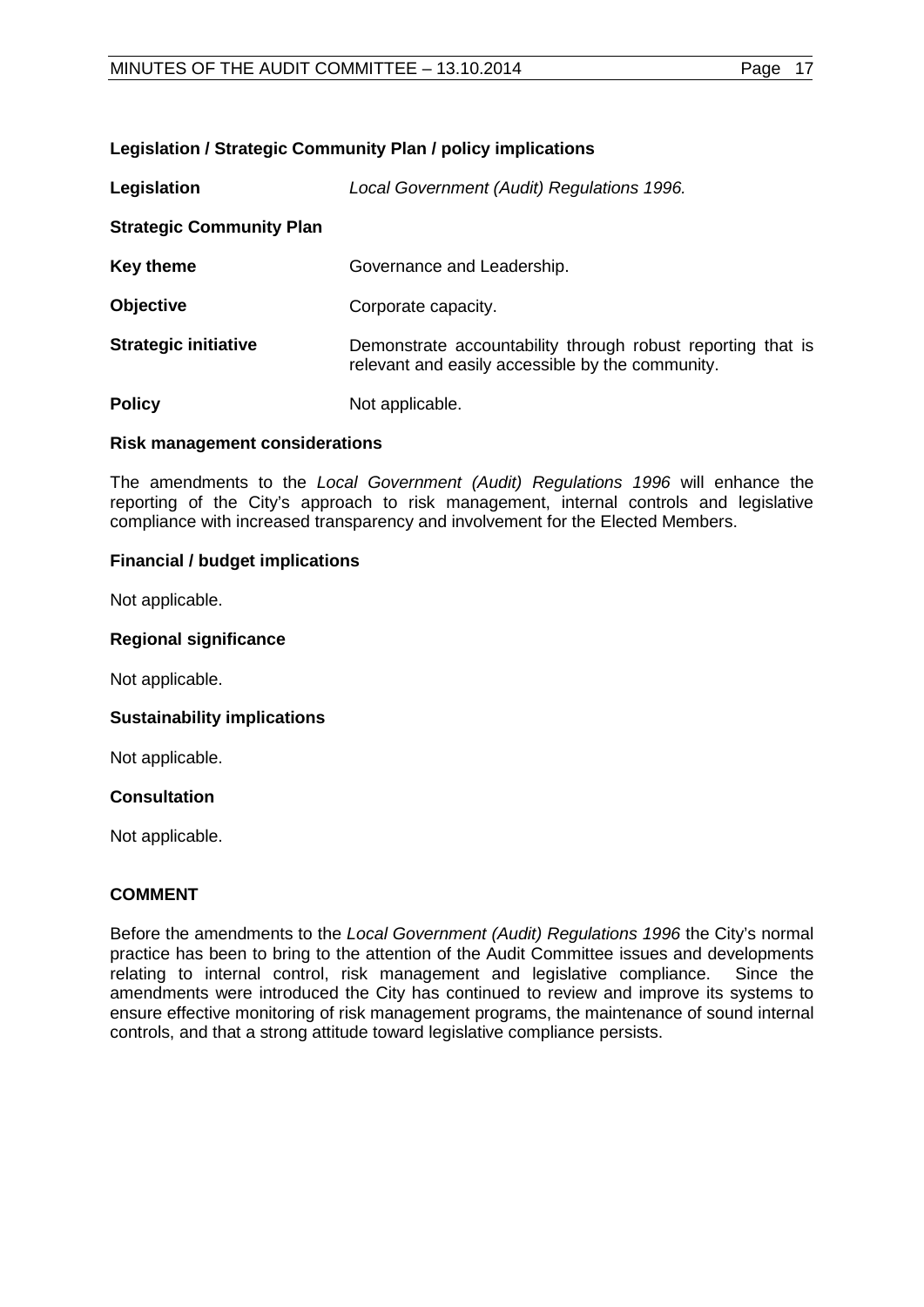# **VOTING REQUIREMENTS**

Simple Majority.

**MOVED Cr Amphlett, SECONDED Cr Ritchie that Council NOTES the results of the Chief Executive Officer's review of the appropriateness and effectiveness of the City's systems in regard to risk management, internal control and legislative compliance.**

#### **The Motion was Put and CARRIED (5/0)**

**In favour of the Motion:** Crs McLean, Amphlett, Norman, Ritchie and Taylor.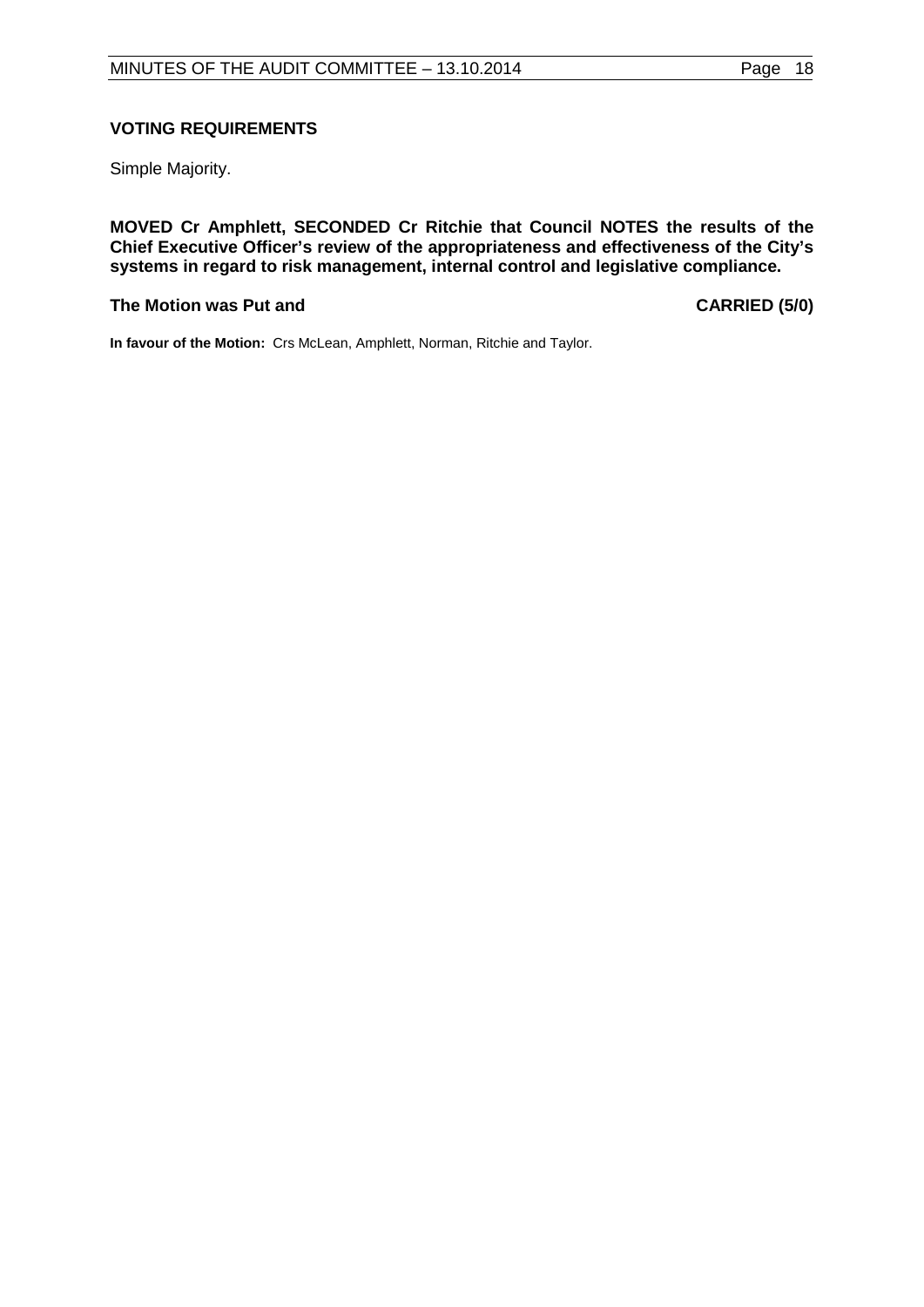# <span id="page-18-0"></span>**ITEM 3 STATUS REPORT – COST EFFICIENCY AND SERVICE REVIEWS PROGRAM**

| <b>WARD</b>                           | All                                |                                                                                                                     |  |  |
|---------------------------------------|------------------------------------|---------------------------------------------------------------------------------------------------------------------|--|--|
| <b>RESPONSIBLE</b><br><b>DIRECTOR</b> | Mr Garry Hunt<br>Office of the CEO |                                                                                                                     |  |  |
| <b>FILE NUMBER</b>                    | 103906                             |                                                                                                                     |  |  |
| <b>ATTACHMENT</b>                     | Attachment 1                       | Progress of Cost Efficiency and Service<br><b>Reviews Program</b>                                                   |  |  |
|                                       | Attachment 2                       | <b>Full List of Activities</b>                                                                                      |  |  |
| <b>AUTHORITY / DISCRETION</b>         | Council (that is for 'noting').    | Information - includes items provided to Council for<br>information purposes only that do not require a decision of |  |  |

## **PURPOSE**

For Council to note the progress of the cost efficiency and service reviews program.

## **EXECUTIVE SUMMARY**

Since July 2013 the City has been undertaking reviews of activities in order to identify areas to reduce costs by eliminating and identifying waste and improving efficiency and effectiveness throughout the City's operations.

*It is therefore recommended that Council NOTES the progress of the cost efficiency and service reviews program.*

## **BACKGROUND**

At the Audit Committee meeting held on 4 August 2014 the Chief Executive Officer provided an update of the activities relating to the program of cost efficiency, service reviews and the approach to be undertaken.

The Chief Executive Officer initiated an extensive program of reviews to be undertaken of a number of the City's activities in order to identify opportunities for increasing efficiencies, reducing waste and reducing the costs of the services.

The intent of the cost efficiency and service reviews program is to enable the City to demonstrate effectiveness and efficiency of services provided. The reviews are aimed at identifying opportunities for:

- service and activity improvements
- assisting longer-term financial sustainability
- ensuring value for money and operational efficiency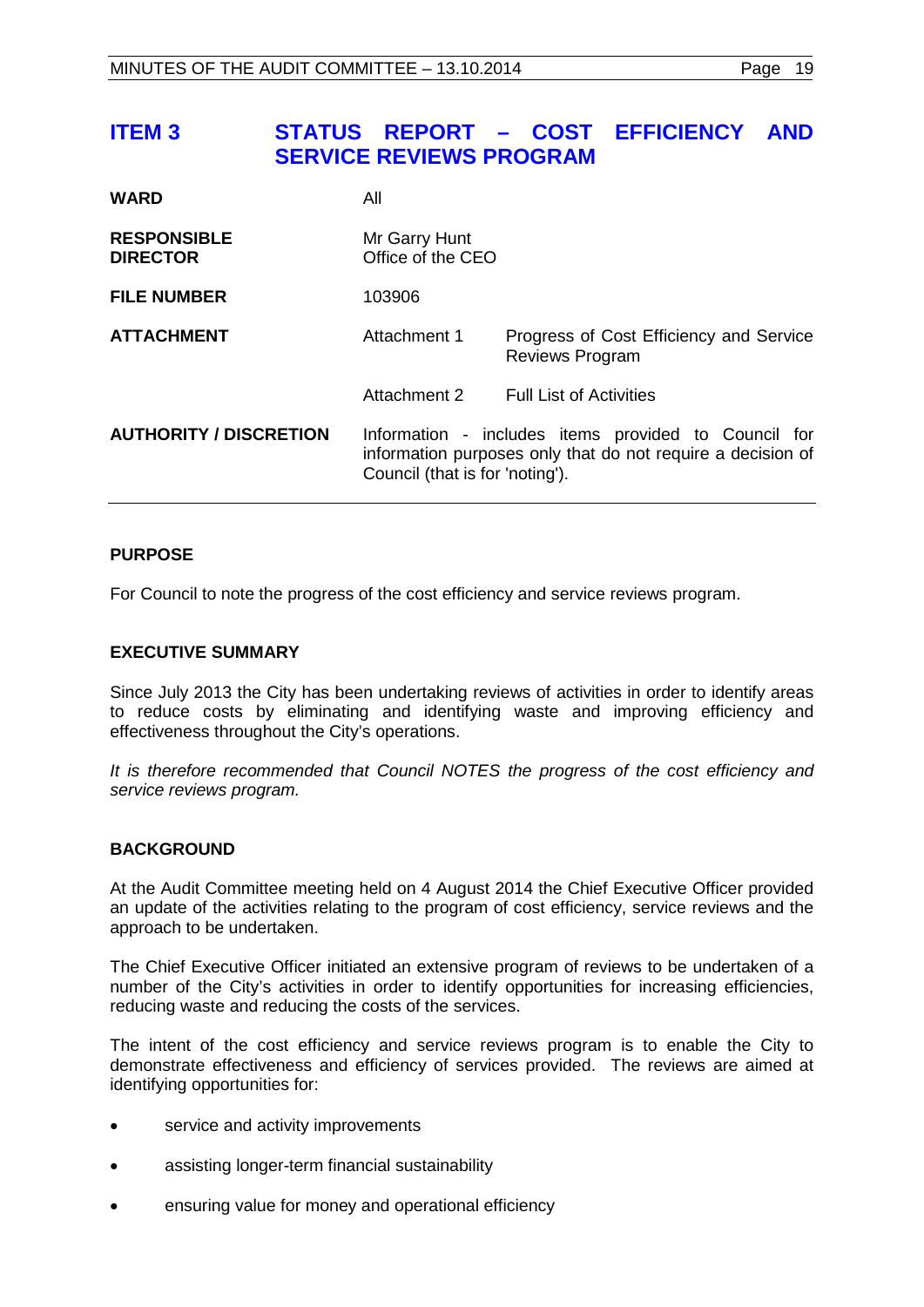- considering alternative modes of service delivery
- improved utilisation of available resources.

At its meeting held on 18 March 2014 (Item C10-03/14 refers), Council requested the Chief Executive Officer to prepare a report (among other things) on the options and alternative mechanisms to review and analyse levels of expenditure of City services and activities with the objective of improving efficiency (cost reduction) of the City's operations and services.

## **DETAILS**

The resources to undertake the reviews listed below have been a mix of internal expertise (as there is a need of familiarity with the City's operations and challenges faced) and an external consulting firm:

- City's Fleet Utilisation and Operating Costs.
- Building Maintenance, Cleaning and Utility Consumption of City Buildings.
- Selected Civic Events and Cultural Events.
- Traffic Management Control.
- Plumbing Services Tender.
- Electrical Services Tender.
- Christmas Decorations.
- City Building Rental.
- Domestic and Recycling Collections.
- Street Lighting (Decorative and Non-Western Power Assets).
- Street Tree Maintenance.

Attachment 1 provides details of the review scopes and progress of the cost efficiency and service reviews program.

A further consultant commenced on 6 October 2014 to interview staff members, detail observations and recommendations, determine whether any cost reductions can be realised and determine process improvements and the associated implementation plans. This consultant has extensive expertise in continuous and business improvement, quality management and the *Australian Business Excellence Framework* (which is an integrated leadership and management system that describes the elements essential to organisations sustaining high levels of performance). The addition of this independent consultant will eliminate any internal influence of the review findings.

Additionally, the City has engaged Deloitte to undertake an independent appraisal of its approach to reviewing its services and activities.

Attachment 2 provides a full list of activities of the Cost Efficiency and Service Reviews Program.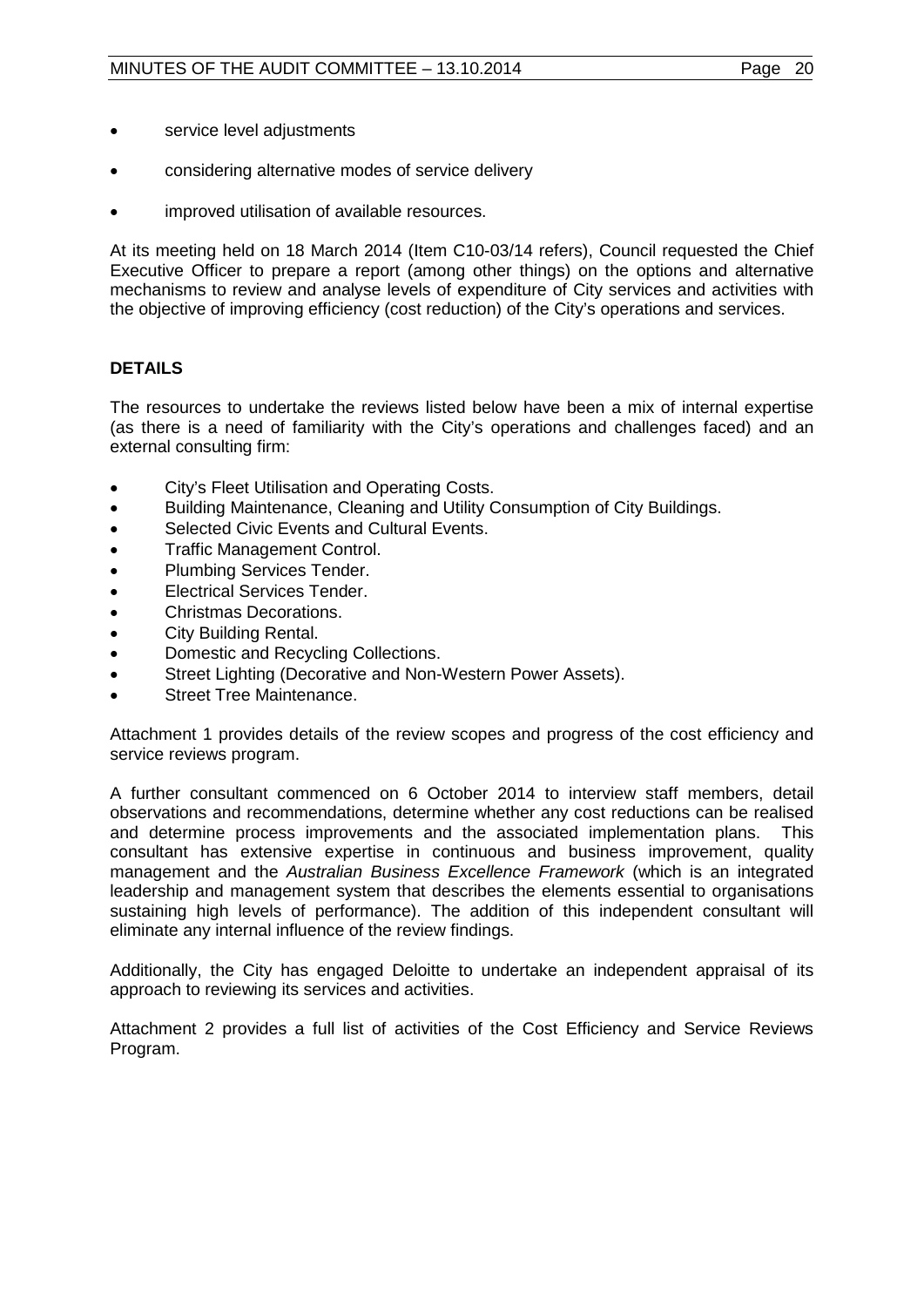## **Legislation / Strategic Community Plan / policy implications**

| Legislation                     | Not applicable.                                                                                    |  |  |  |
|---------------------------------|----------------------------------------------------------------------------------------------------|--|--|--|
| <b>Strategic Community Plan</b> |                                                                                                    |  |  |  |
| Key theme                       | Governance and Leadership.                                                                         |  |  |  |
| <b>Objective</b>                | Corporate capacity.                                                                                |  |  |  |
| <b>Strategic initiative</b>     | Continuously strive to improve performance and service<br>delivery across all corporate functions. |  |  |  |
| <b>Policy</b>                   | Not applicable.                                                                                    |  |  |  |

#### **Risk management considerations**

The review of the City's activities will ensure the effective and efficient allocation of resources and service levels. Cost efficiency targets are essential to ensure the City's *20 Year Strategic Financial Plan* and *Strategic Community Plan* is achievable.

#### **Financial / budget implications**

#### 2014-15 financial year impact

| Account no.          | 1.210.A2101.3265.0000 |
|----------------------|-----------------------|
| <b>Budget Item</b>   | Consultancy.          |
| <b>Budget amount</b> | \$50,000              |
| Amount spent to date | \$16,357              |
| <b>Proposed cost</b> | \$48,125              |
| Account no.          | 1.210.A2301.3265.0000 |
| <b>Budget Item</b>   | Consultancy.          |
| <b>Budget amount</b> | \$50,000              |
| Amount spent to date | \$0                   |
| <b>Proposed cost</b> | \$21,260              |

## **Regional significance**

Not applicable.

## **Sustainability implications**

Cost efficiency and service reviews will contribute to the long term financial sustainability of the City and strengthen capacity to achieve the key objectives of the *Strategic Community Plan.*

## **Consultation**

Not applicable.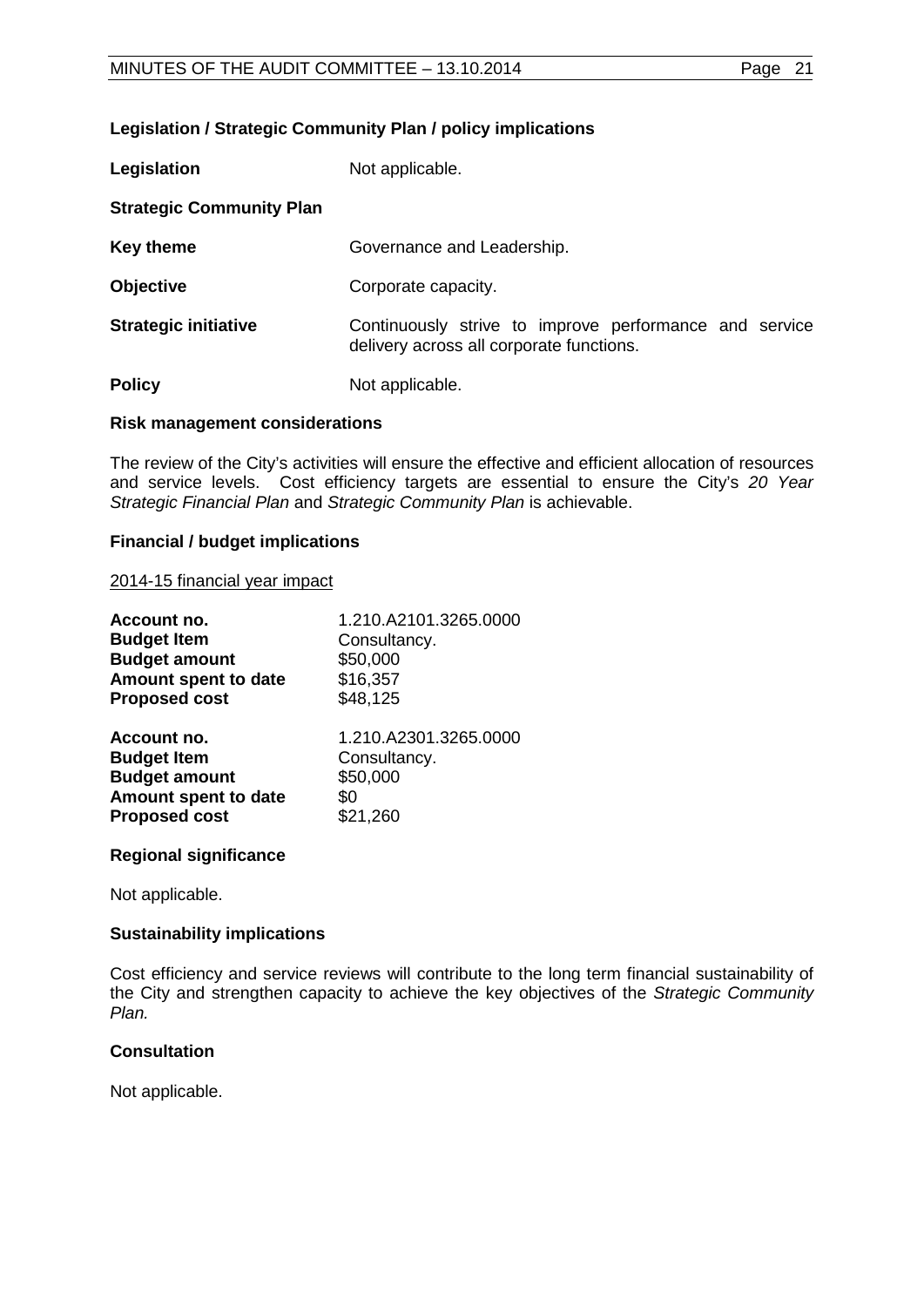## **VOTING REQUIREMENTS**

Simple Majority.

## **MOVED Cr Amphlett, SECONDED Cr Taylor that Council NOTES the progress of the cost efficiency and service reviews program.**

#### **The Motion was Put and CARRIED (5/0)**

**In favour of the Motion:** Crs McLean, Amphlett, Norman, Ritchie and Taylor.

*Appendix 2 refers*

*[To access this attachment on electronic document, click here:](http://www.joondalup.wa.gov.au/files/committees/AUDT/2014/Attach2agnAUDIT131014.pdf) Attach2agnAUDIT131014.pdf*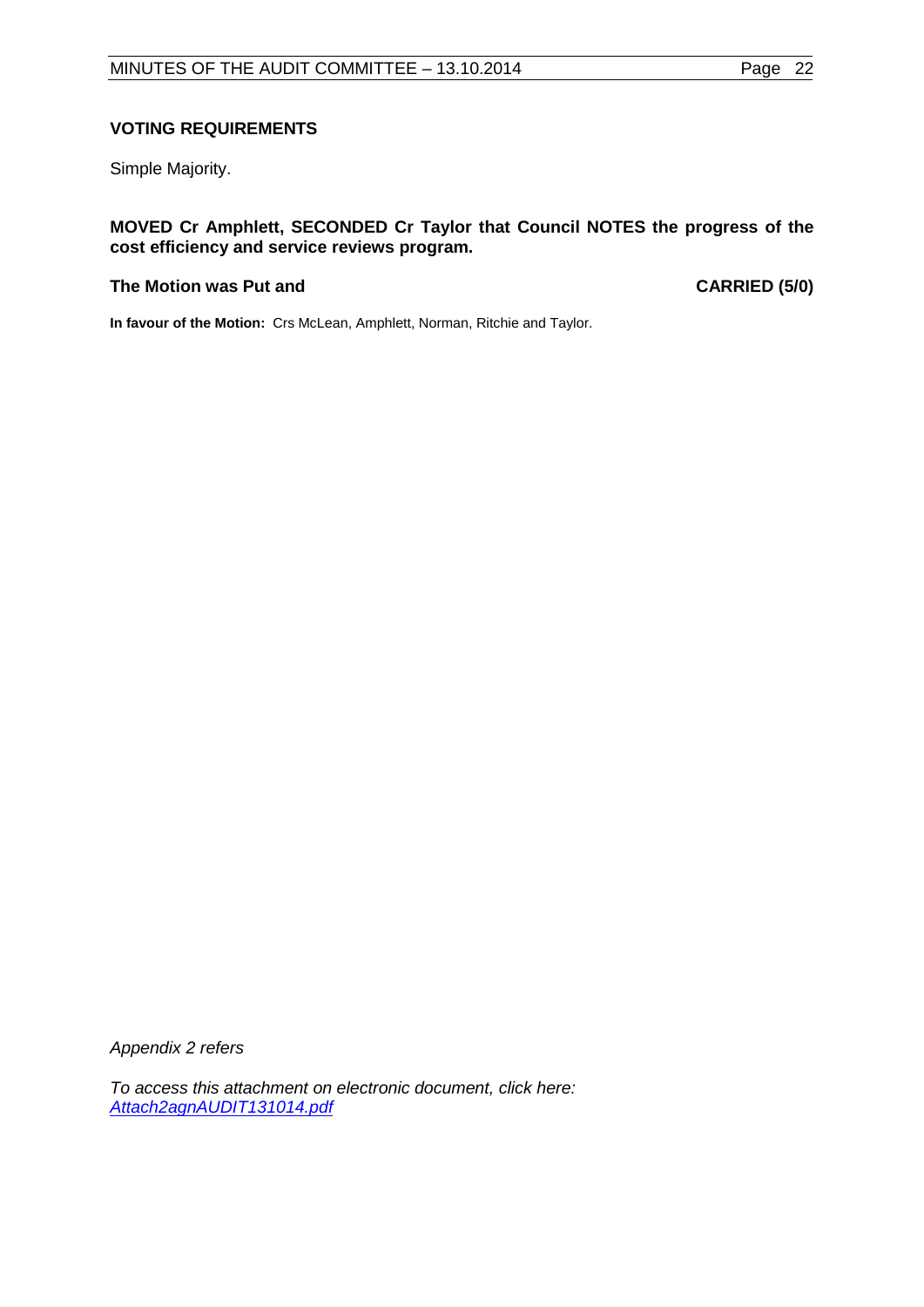<span id="page-22-0"></span>

| <b>WARD</b>                           | Central                                                                                                                                                |        |                                           |            |  |  |
|---------------------------------------|--------------------------------------------------------------------------------------------------------------------------------------------------------|--------|-------------------------------------------|------------|--|--|
| <b>RESPONSIBLE</b><br><b>DIRECTOR</b> | Mr Garry Hunt<br>Office of the CEO                                                                                                                     |        |                                           |            |  |  |
| <b>FILE NUMBER</b>                    | 104415                                                                                                                                                 |        |                                           |            |  |  |
| <b>ATTACHMENT</b>                     | Attachment 1                                                                                                                                           | Report | Preventative Maintenance                  | Contractor |  |  |
|                                       | Attachment 2                                                                                                                                           |        | <b>Further Detailed Inspection Report</b> |            |  |  |
| <b>AUTHORITY / DISCRETION</b>         | Information - includes items provided to Council for<br>information purposes only that do not require a decision of<br>Council (that is for 'noting'). |        |                                           |            |  |  |

This report is confidential in accordance with Section 5.23(2)(f)(i) of the *Local Government Act 1995*, which permits the meeting to be closed to the public for business relating to the following:

*impair the effectiveness of any lawful method or procedure for preventing, detecting, investigating or dealing with any contravention or possible contravention of the law.*

A full report was provided to Elected Members under separate cover. The report is not for publication.

## **VOTING REQUIREMENTS**

Simple Majority.

**MOVED Cr Norman, SECONDED Cr Amphlett that the Audit Committee NOTES the details of an incident at Craigie Leisure Centre on 21 August 2014.**

#### **The Motion was Put and CARRIED (5/0)**

**In favour of the Motion:** Crs McLean, Amphlett, Norman, Ritchie and Taylor.